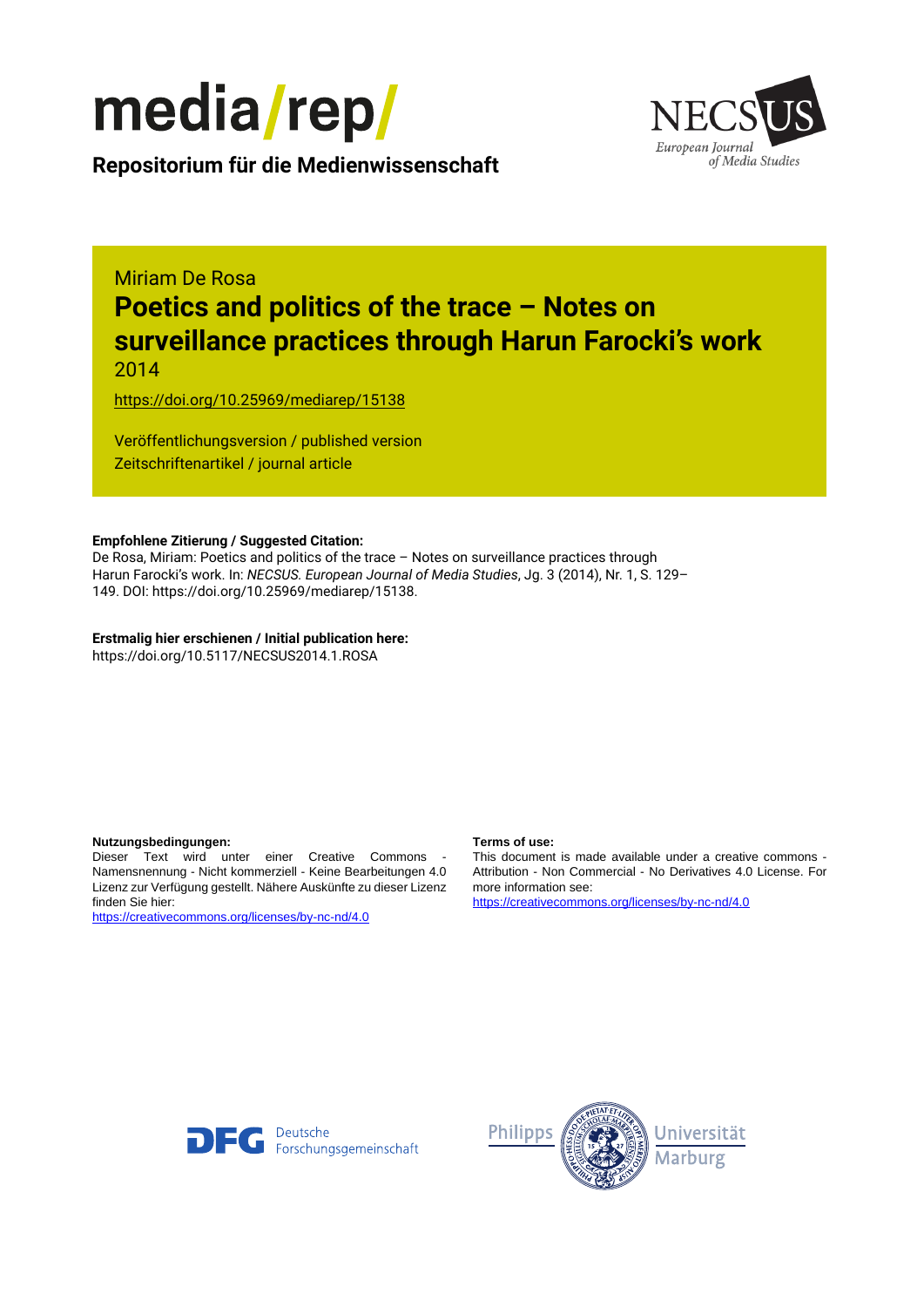EUROPEAN JOURNAL OF MEDIA STUDIES

www.necsus-ejms.org Published by: Amsterdam University Press



# **Poetics and politics of the trace**

*Notes on surveillance practices through Harun Farocki's work*

Miriam De Rosa

NECSUS 3 (1): 129–149 DOI: 10.5117/NECSUS2014.1.ROSA

#### **Abstract**

The article presents an interpretation of the discourse of surveillance after its shift from a discipline model to a control one, adopting the notion of the trace as a key concept. In this perspective Harun Farocki's latest production works as an analytic device used by the author to explore the facets of the contemporary surveillance scenario and to couple it with a reflection on the ontology of the cinematic image. Through the prism of the director's camera three strategies for thinking surveillance (represent, replicate, sublimate) are discussed, simultaneously suggesting a meta-cinematographic reflection on the filmic image.

**Keywords:** aesthetics, new media, surveillance, traces, track, video art

Found footage and archive images, split-screen or a multiplication of the image on screen, a replacement of the original soundtrack with commentary, a detached voice-over alternating long/silent sequences, an explanatory use of info-graphics and tracking technologies. These elements feature in Harun Farocki's work on surveillance – work ranging from documentary films to video installations that constitutes a complex imagery based on practices of watching and being watched, control and the gaze, triggered throughout private and public spaces.

As in any attempt to analyse surveillance practices such a scenario implies a mention of its arch-theorist, Michel Foucault. Without dealing thoroughly with a presentation of the *panopticon* model,<sup>1</sup> the disciplinary suggestion of a powerful eye watching us, the connection between sight and power and therefore the effort to maximise, optimise, and enhance vision by means of sophisticated technologies represent important elements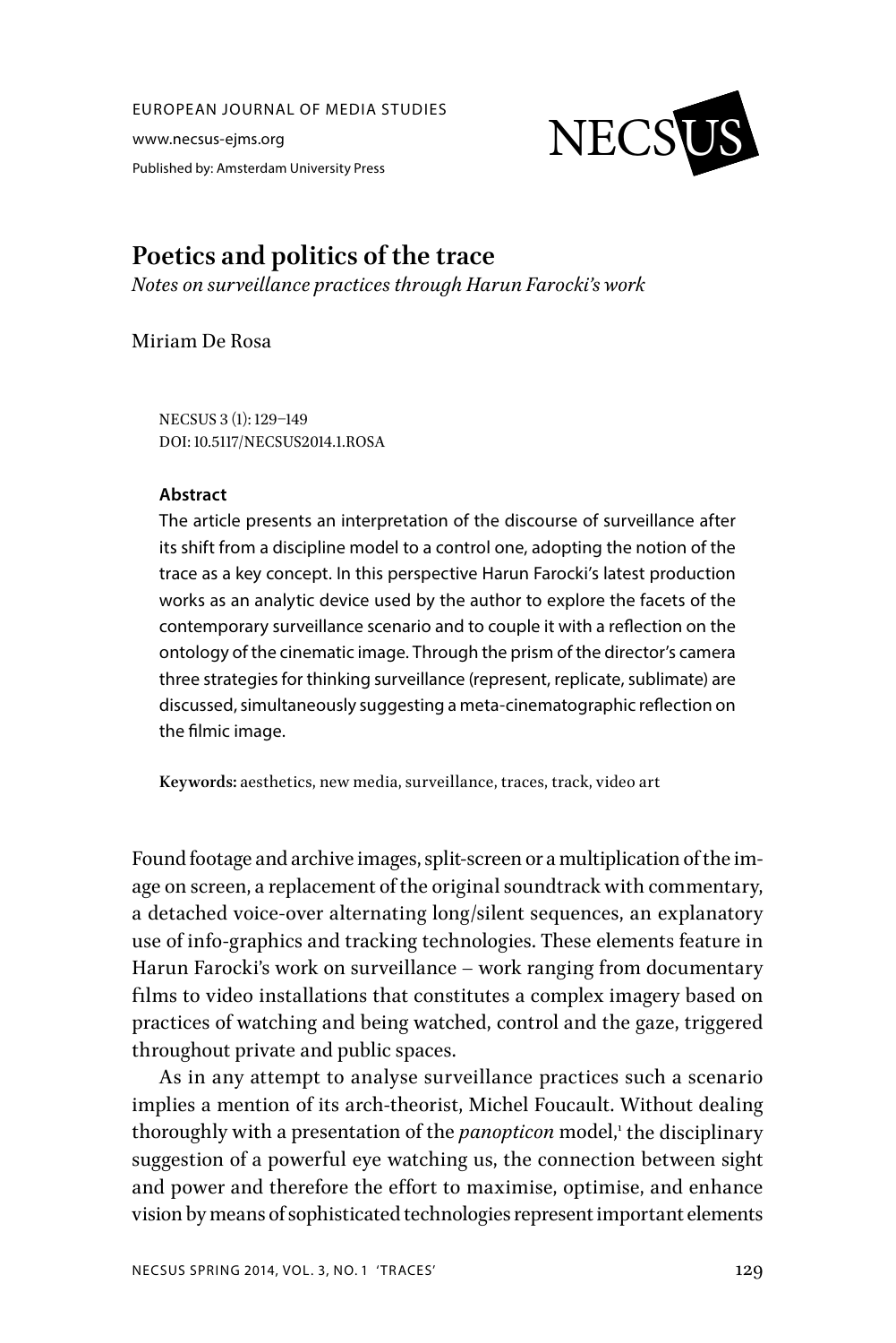in Farocki's depiction of surveillance practices. The director approaches the elaboration of such mechanisms in two ways. He proposes a strong thematisation of the ideology of crime prevention and its techniques that now have been transferred to other fields. The centre of attention here is the proliferation of surveillance technology in our age with the result of a widespread expansion of surveillance phenomena both in the social and the visual space as an accepted, almost naturalised, part of contemporary experience. Also, Farocki's works take advantage of the hyper-saturation trend that involves surveillance images and weaves them into the visual texture of experience, legitimating their belonging to what could be defined as the expanded 21st century 'videosphere'.<sup>2</sup> I suggest considering these two points as consecutive steps along a trajectory that starts from the observation of reality and ends with a linguistic reflection: depicting surveillance, its practices and uses (level 1), leads the director to a first-person experimentation of its dynamics (level 2) and to a broader understanding of its rules and essential elements, which are then compared to the principles and components of cinema (level 3). Therefore, Farocki's artistic research ultimately allows a parallelism between the disciplinary and (later) control society<sup>3</sup> scheme and the structure of the cinematographic apparatus,<sup>4</sup> which I would see as the ideal end of the mentioned trajectory.

Engaging in a reflection on surveillance does not simply lead Farocki to focus on how the balance between seeing and being seen is organised or tends to change, rather it actually opens up a wider observation about the politics of the image, considering the production of traceability, and questioning the relationship between visibility/governance. These issues make him a filmmaker with a keen interest in the concept of the trace that is thus profoundly interlaced with his production. In particular, the three stages of his reflection (mirroring the three-level trajectory I sketched) can be intended as subsequent degrees on which the topic of the trace is tackled. On a most basic and explicit level some recent works address the idea of the trace from a point of view that makes an inquiry into contemporary surveillance culture. Visual media practices such as CCTV and technological systems involve the production of moving images for controlling purposes and examine what is a complex *ensemble* of traceability dynamics, where space is shaped after criteria of measurability and exploitability of traces. On a deeper analytical level some other works show how Farocki avails himself of the typical codes and style replicating the mechanisms that characterise the surveillance effort in contemporaneity, disclosing the connection between surveillance and cinematic practices in terms of production and functionalisation of traces. On a third level some films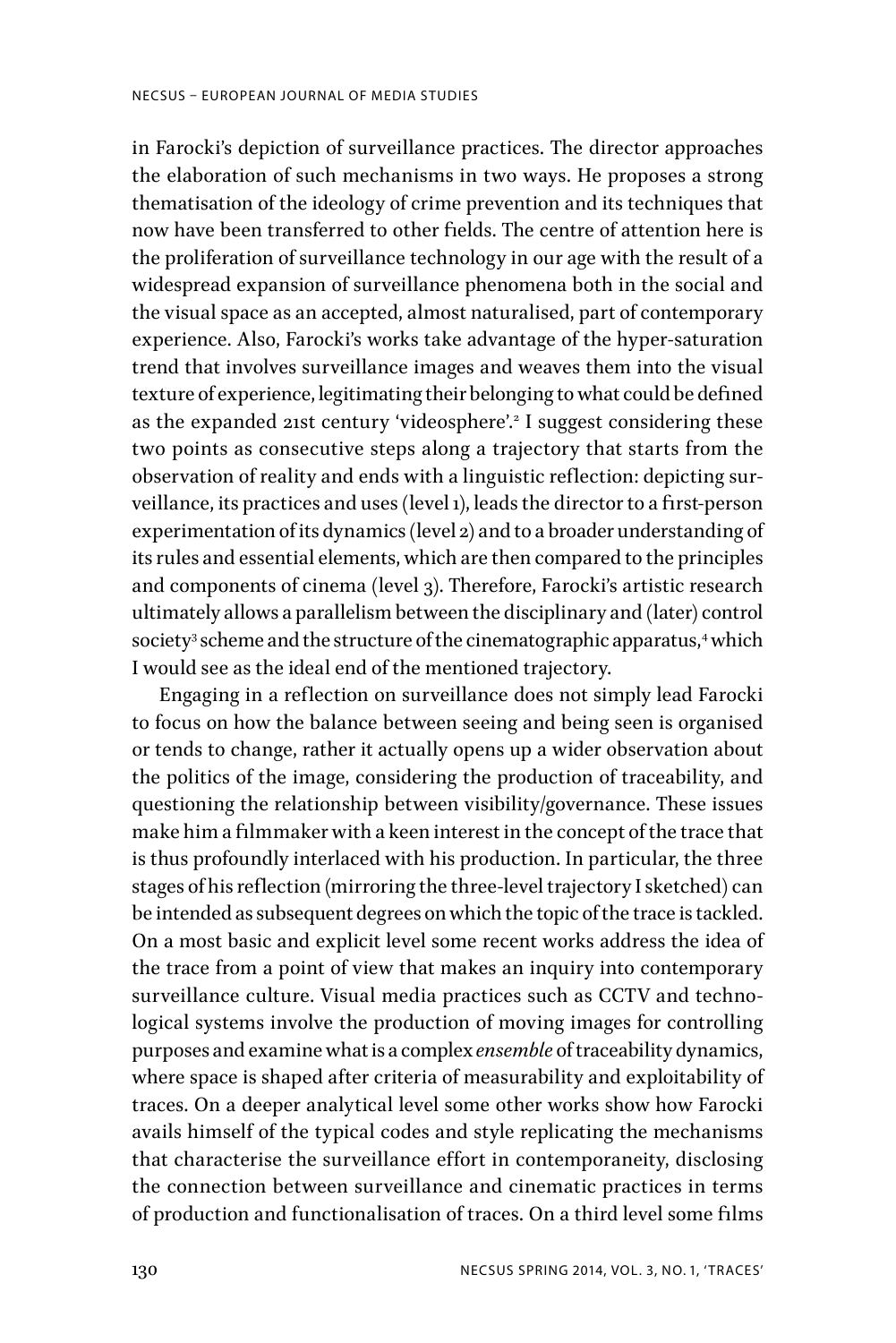and video installations allude to the relationship between the notion of the trace and the filmic medium; in this sense trace, index, presence, absence, ephemerality, and persistence are keywords of a meta-discourse that considers the moving image in its relationship to reality and its connection to the photographic realm, particularly in its shift towards digitisation.

I will follow these steps in order to examine the bridge between the suggestion of surveillance and the concept of the trace in Harun Farocki's work. His production may be a guide to understanding which kind of experiences of our daily life are to be traced back to surveillance processes, where the prism of surveillance imagery intervenes in our representational and aesthetic practices, and how it contributes in structuring the contexts of our experience, in determining and channelling its flows.

# **Shopping malls, city, and the prison: Sketching the discourse of surveillance**

A first and very clear example of Farocki's interest in surveillance practices is to be found in *Die Schöpfer der Einkaufswelten* / *The Creators of the Shopping Worlds* (2001). This documentary illustrates what would generally be seen as a very familiar context: the shopping mall. The director focuses on the dissonance between shopping as an everyday experience and the complex planning process that lies behind it. An army of planners, managers, consultants, and analysts oversee the designing of shopping malls. The camera explores the logics guiding the experts, showing how the organisation of these buildings is inspired by a sophisticated relationship between the gaze and movement throughout space. Central questions considered by the author are: how does the attention to the disposition of space match with the surveillance element, and how does the latter unfold? Is it simply a matter of cameras located in strategic places?

Apart from the presence of CCTV systems connected to a classical security purpose, a deeper sense of control marks the shopping mall in structural terms. More precisely, architectural images are coupled with those images produced in the building by surveillance systems, showing how the idea of control itself works *ex ante* as an inspiring principle in the planning and design phases of the context. This is the reason why, once released, the building represents a place where the surveillance attitude can be exercised not only by watching but also by manipulating the gaze and the mobility of subjects. Issues such as where the gaze of a customer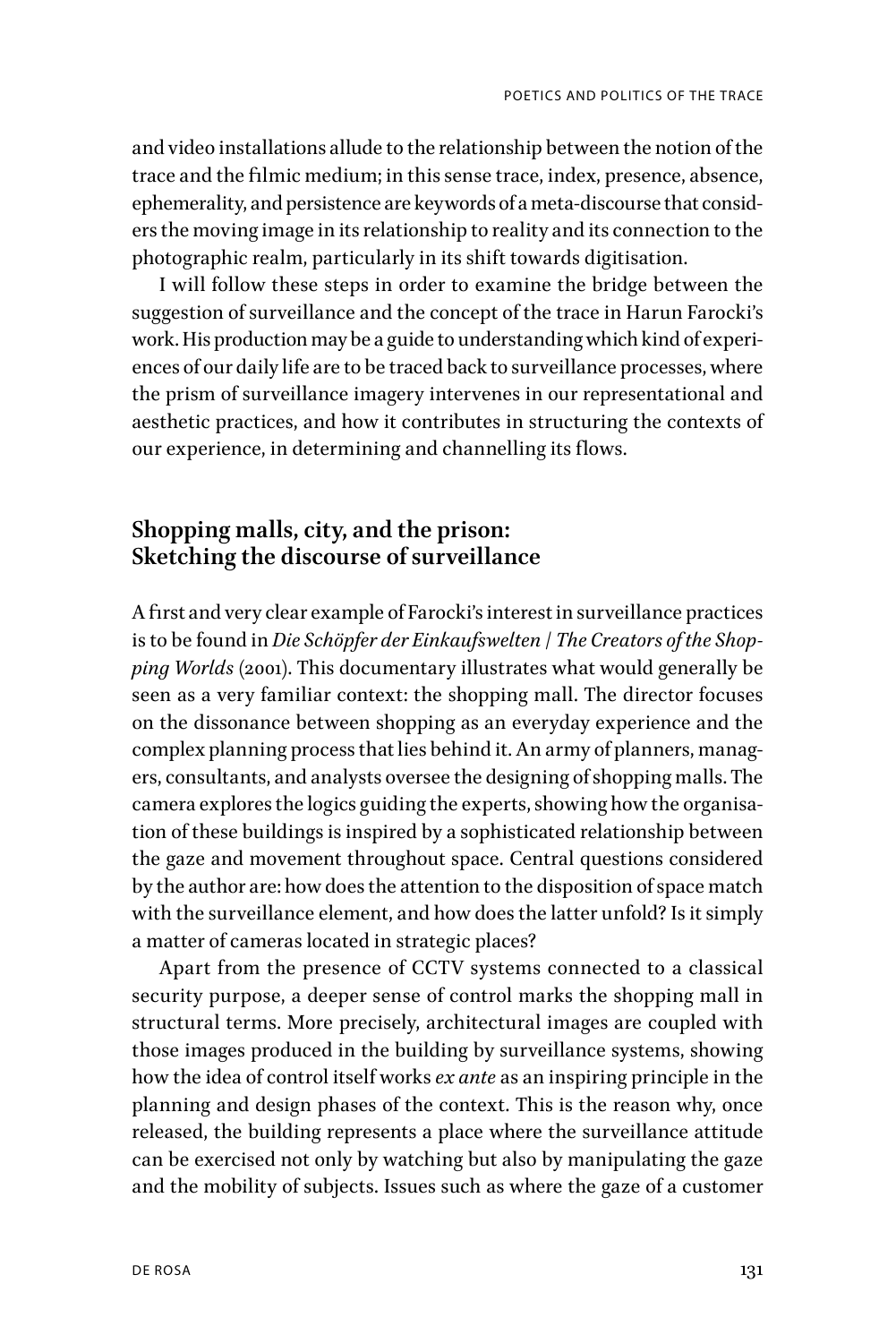falls and how a 'spontaneous' purchase can be induced are at the heart of the designers' concern as well as of the director's unveiling action.



*Fig. 1: Representing surveillance in* Die Schöpfer der Einkaufswelten*.*

The issue of surveillance is presented here in its connection to consumption, clearly shifting from a discipline model (Foucault) to a control one (Deleuze) where punishment seems to be replaced by the logics of capitalism. In this perspective the exercise of control contributes to the perpetration of a surveillance discourse expressed through a subtler attitude. Farocki shows how shopping mall managers look at these places when they want to find out how consumers relate to the space, how they move, where they stop, and what itinerary they follow in order to reach a certain item. For this reason the planning strategy is based on a wide range of tracking systems such as track counting and eye tracking software, which enable the architects to inform, dispose, articulate, or re-organise space after the monitored data.

This is an important point because it underscores how the construction of lived spaces and experiences are structured by surveillance imagery. In this way an everyday cultural act like shopping turns out to be a highlycontrolled experience; the shopping mall resembles a contemporary, leisure, consumer version of a high-discipline environment.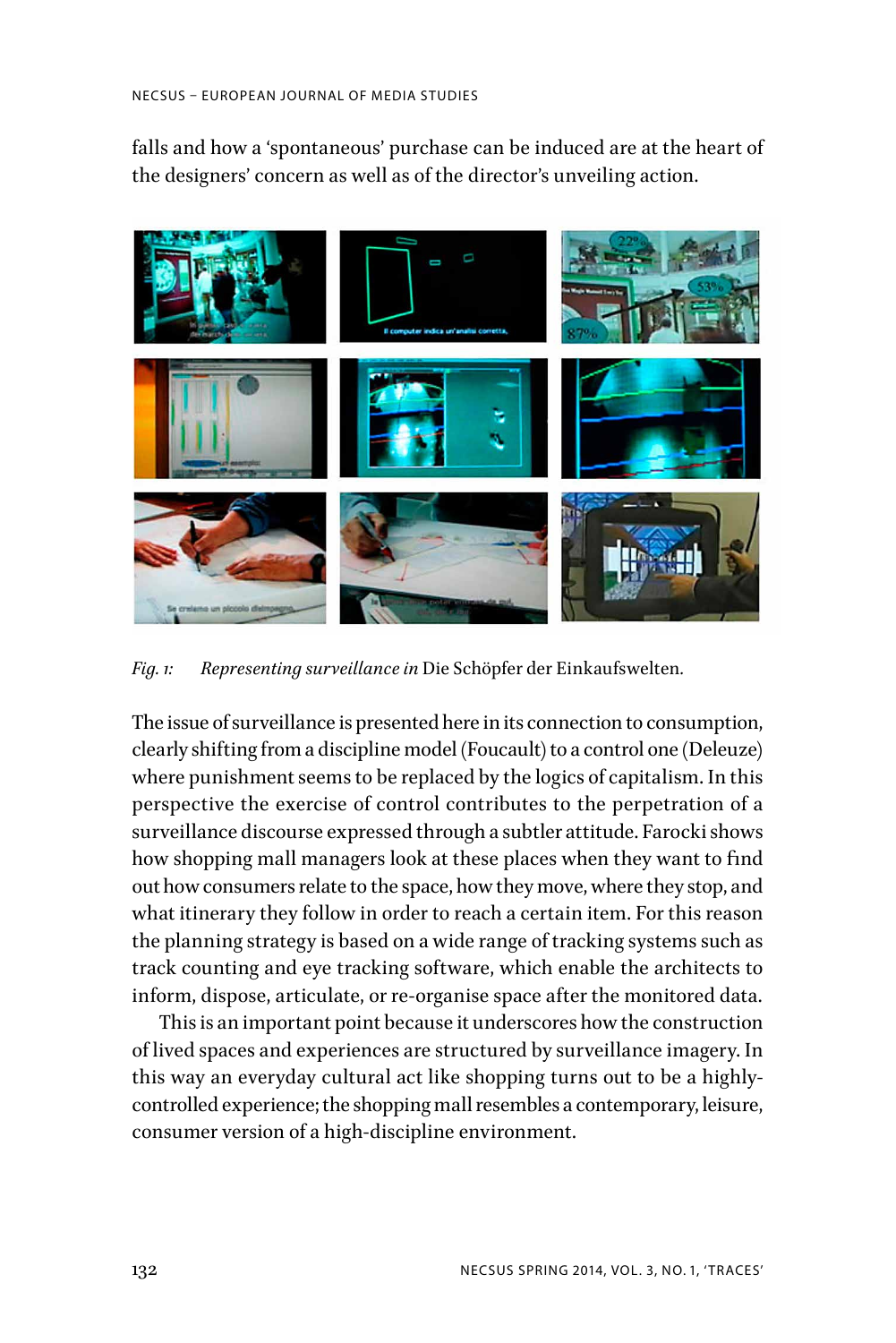#### **The representation of surveillance**

What Farocki provides is a description of surveillance culture, reporting on its mechanisms and its contamination of daily practices. The depiction of the venues of surveillance culture is characterised by the director's ability to convey a deep sense of shadowing that is procedurally enabled by the collection of data and information concerning the subjects, their movements, attitudes, and preferences. In other words we are presented a *representation of surveillance* supported by a meticulous archival activity that works as its backstage and which is also depicted on screen. Significantly, the software and techniques filmed by Farocki thematise a connection between the practice of tracking and the concept of the trace: the surveillance discourse puts forth a classical reference to a literal way of thinking control, where detectable evidence is seen as proof – but at the same time and in doing so the collected material highlights that the evidence are traces caught in their nature of symptoms. Revealing themselves as marks left by something or someone these traces suggest a presence belonging to the past, which produces a substantial absence in the present; this opens up a symbolic universe whose pregnancy relates the idea of a trace to that of a sign.<sup>5</sup>

Already at a first descriptive level Farocki's attitude towards surveillance and its connection to the notion of the trace seems to allude to the dense linguistic and philosophical insight of this category. Going through these issues would be a fascinating challenge but would not be coherent with the aim of my text. Leaving the task to a more proper context and maybe to a more experienced pen, I would nevertheless identify two co-present conceptions of the bond surveillance/trace: the director proposes a *paradigm of clues*, followed by the creators of shopping malls to study people's tracks in order to take advantage of them and to maximise profit; and a *paradigm of writing*, referring to the ideal imprints left by the subjects on space, which emphasises the aesthetic value of a gesture – be it walking or simply 'being there' – and eventually evokes the domain of images.

The first model betrays a quite direct adherence to the universe of investigation, aligning it to the traditional panoptic model in which the disciplinary aspect decided whether the subject should be under the eye of the controller or not. Having put aside the punitive element the clues are now associated to a free access situation and, most important, to a context that we are finally free to leave whenever we want. Severity and constraint seem to give way to a more 'positive' atmosphere, where on the contrary a controlled ecosystem 'naturally' leads us towards a certain product and solicits our economic power, possibly assuring a kind of gratification derived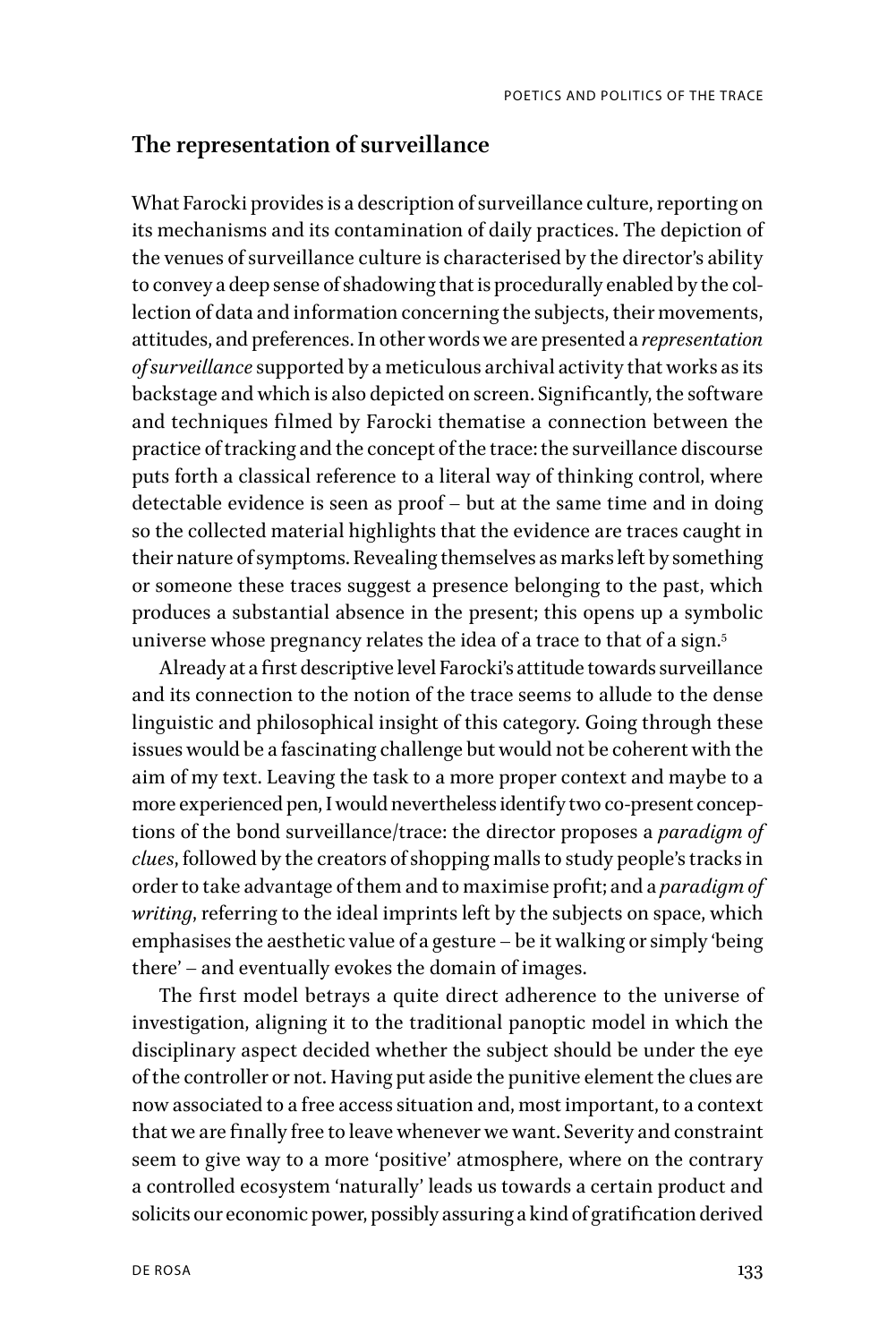from the purchase. In such a frame the presence of CCTV does not make us feel hunted down by a Big Brother and surveillance processes are triggered either discreetly or in a way which is so explicit that they become paradoxically invisible: control technologies such as tracking systems are declared at the shopping mall entrance but they are not evident throughout the environment. The collected traces visualise the behaviour of the subjects, intruding in their life to produce a strategic intervention which is almost not perceived – and even when perceived, it is considered part of the space, a completely normal element taken for granted. As the lines highlighting the path of the consumers vanish on screen the sensation of being controlled softens, no matter if these traces are recorded and stocked for market survey purposes. $^6$  The image of this mark left as the moving crystallisation $^7$  of a temporary presence shifts the focus onto the second model. The trace of the subject, of his or her movement and gaze, are turned into a sign, a form of writing able to provide a shape. For this reason I would argue that on the first analytical level Farocki's representation of surveillance puts forth a *representation of the trace* as well.

Such depictions are the starting point of a wide range of visual renderings produced using further elaboration tools that also feature other video art works by the director. In this vein Farocki plays with specific techniques, shifting from the position of the observer who witnesses the surveillance effort and unveils it, as it was in *Die Schöpfer der Einkaufswelten*, to an ambivalent role in which he does not cease to sketch surveillance but at the same time plunges into the dynamics he is exploring and assumes their codes and procedural rules. The massive presence of info-graphics overlapping the image in the installations *Gegen-Musik* / *Countermusic* (2004) and *Deep Play* (2007) are emblematic in this sense.

#### **Experimenting with surveillance: The production of a trace**

*Gegen-Musik* and *Deep Play* carry on the expansion trend affecting surveillance, moving it outside the prison and broadening its sphere within our experience. In this perspective urban space and leisure contexts represent interesting environments where the discourse of surveillance finds new ways of expression. In *Gegen-Musik* Farocki presents the contemporary city as the site of rationalised circulation and measurement, where the urban iconography is now far from the avant-garde city symphonies of the 1920s (some sequences of which are edited in the work) and is fed by 'operational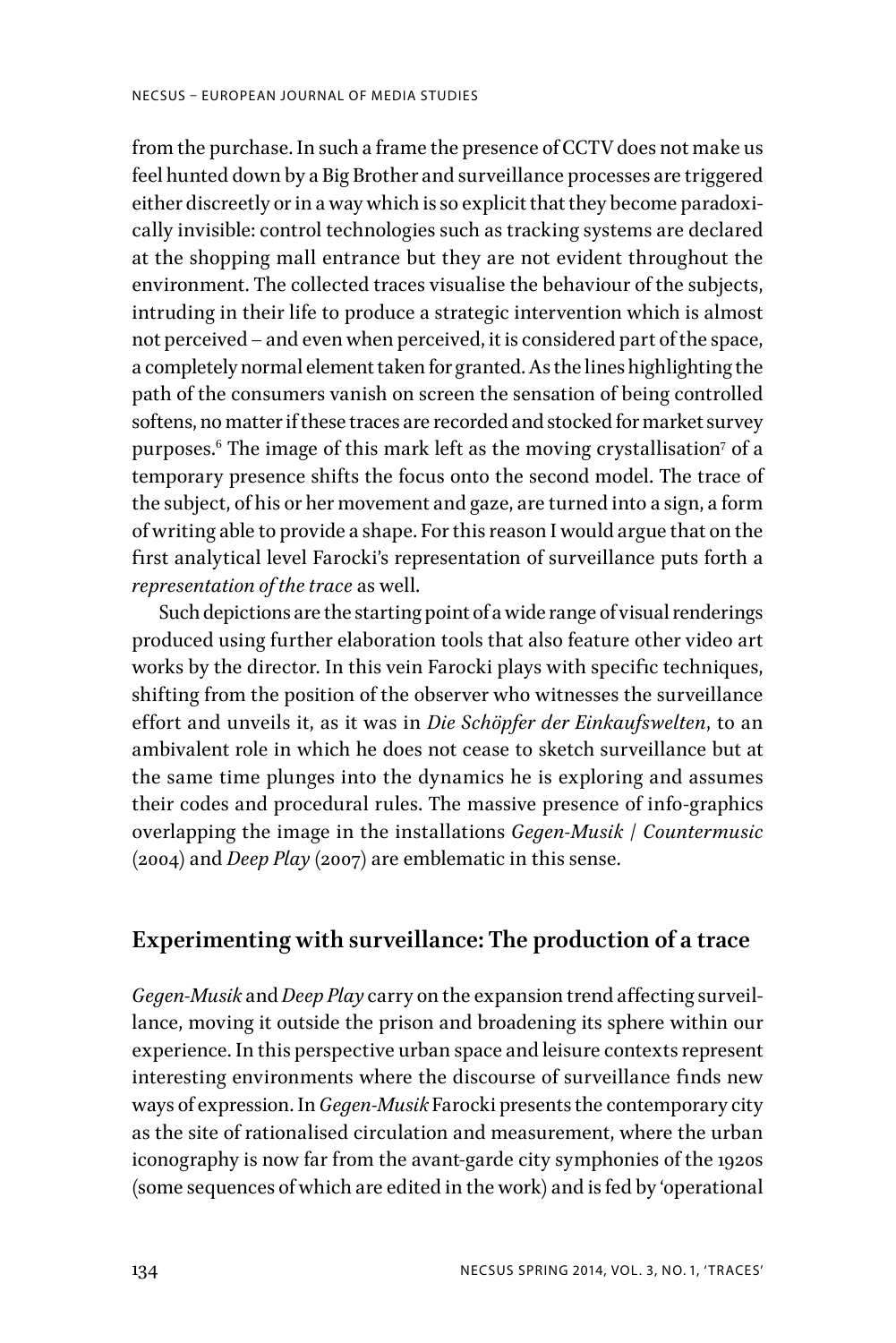images' that actually represent a *countermelody* compared to those films. The director defines them as

representations aimed to regulate the traffic, by car, train, or metro; representations released to determine the height at which mobile phone network transmitters are fixed, and where the holes in the networks are. [And again –] Images from thermo-cameras, used to record heat dispersion from buildings and [people gathered at] meeting points.<sup>8</sup>

In all these cases Farocki emphasises the quantitative dimension describing the reality displayed on screen, superimposing a diagrammatic version of the image on it. Such an elaboration of found footage of security and monitoring videos goes beyond representation, expressing the artist's aim to question vision in depth in order to identify its mechanisms, to systematise and understand them fully. For this reason Farocki mixes some footage he shot himself with the heterogeneous materials collected in the installation. He focuses on images connected to a couple of hot-spots in the new business area in Lille; on these very images he resorts to the same informational graphics used by municipality authorities, institutions, and agencies of control, building up a sort of contrapuntal view.9 As in a deconstruction of the visual pattern presented on screen, referent and image are treated as distinguished layers posed one over the other; in associating these layers the director makes clear how the ultimate meaning is to be captured after a process of interaction among the different visual levels. The use of visualising techniques generally applied for control purposes becomes a strategy to examine surveillance culture not only through observation but also by means of a more direct experimentation with its tools.

This results in specific aesthetics that mix different visualisation and representation sources. Cars on the streets, children in their beds, and people gathered in meeting places are monitored and studied in order to infer a series of references and data concerning the environmental conditions surrounding them, the relation they have with the people around them, and sometimes physical and physiological values (temperature, pulse, etc.). A grid based on this information is elaborated, systematising the gathered traces and considering them functionally for statistics or control purposes. This does not only show the rationalisation degree of the contemporary experience but rather the collection of paths and transit charts, people concentration schemes, movements, patterns and so on that seem to be functional to a 'surveillant assemblage"<sup>0</sup> - meaning a multiplicity of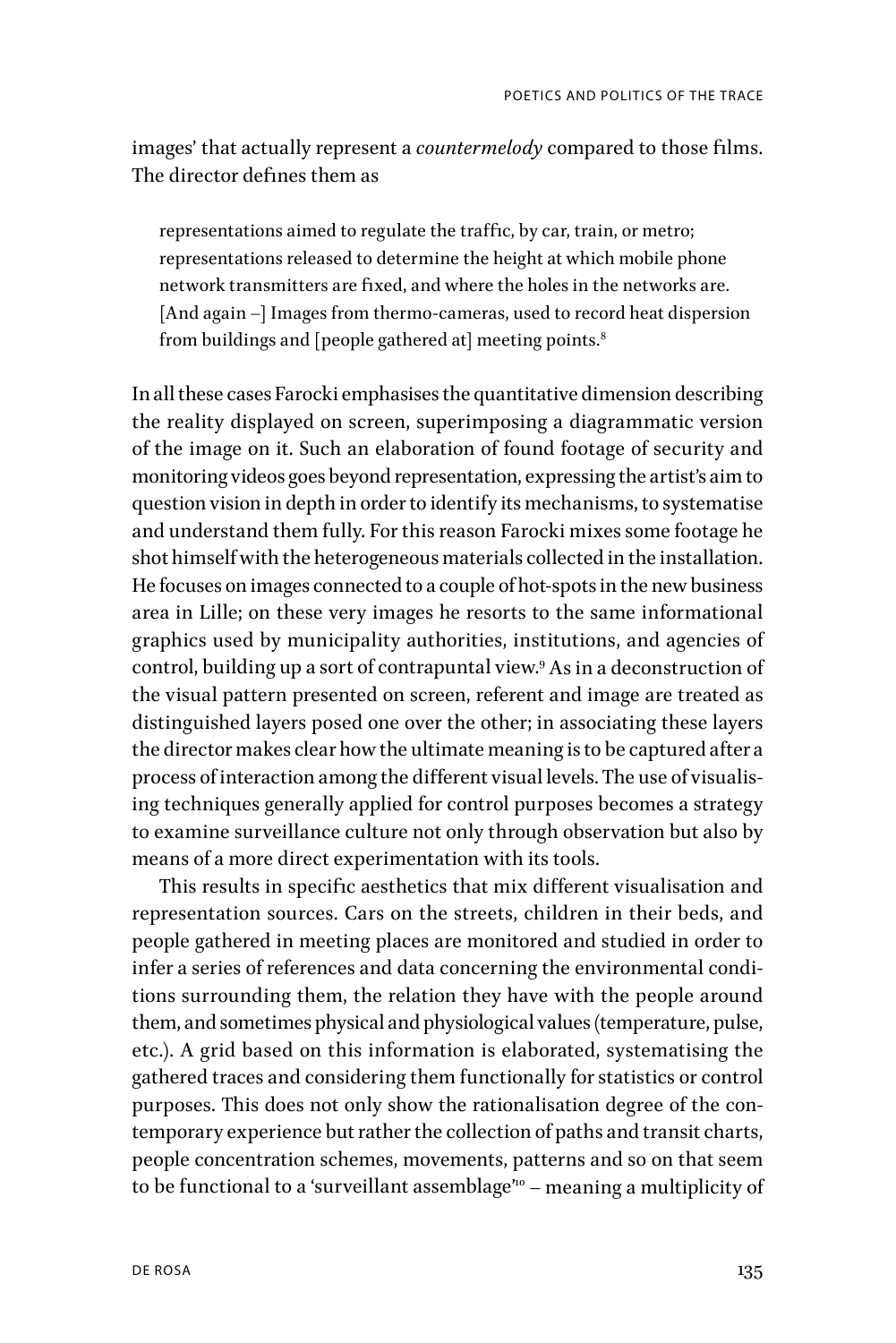heterogeneous elements that work jointly in the exercise of surveillance. The same is valid for other spaces of everyday life such as sport venues.





*Figs 2, 3: Reproducing surveillance in* Gegen Musik*.*

In *Deep Play* a complex net of abstract computer-generated representations of the flow of play covers images of football matches. The editing process contributes to convey the same intricacy too, since the installation encompasses heterogeneous materials including: the official footage of the France/Italy match during the 2006 FIFA World Cup, the director's own footage of the game, stadium surveillance images, real-time 2D and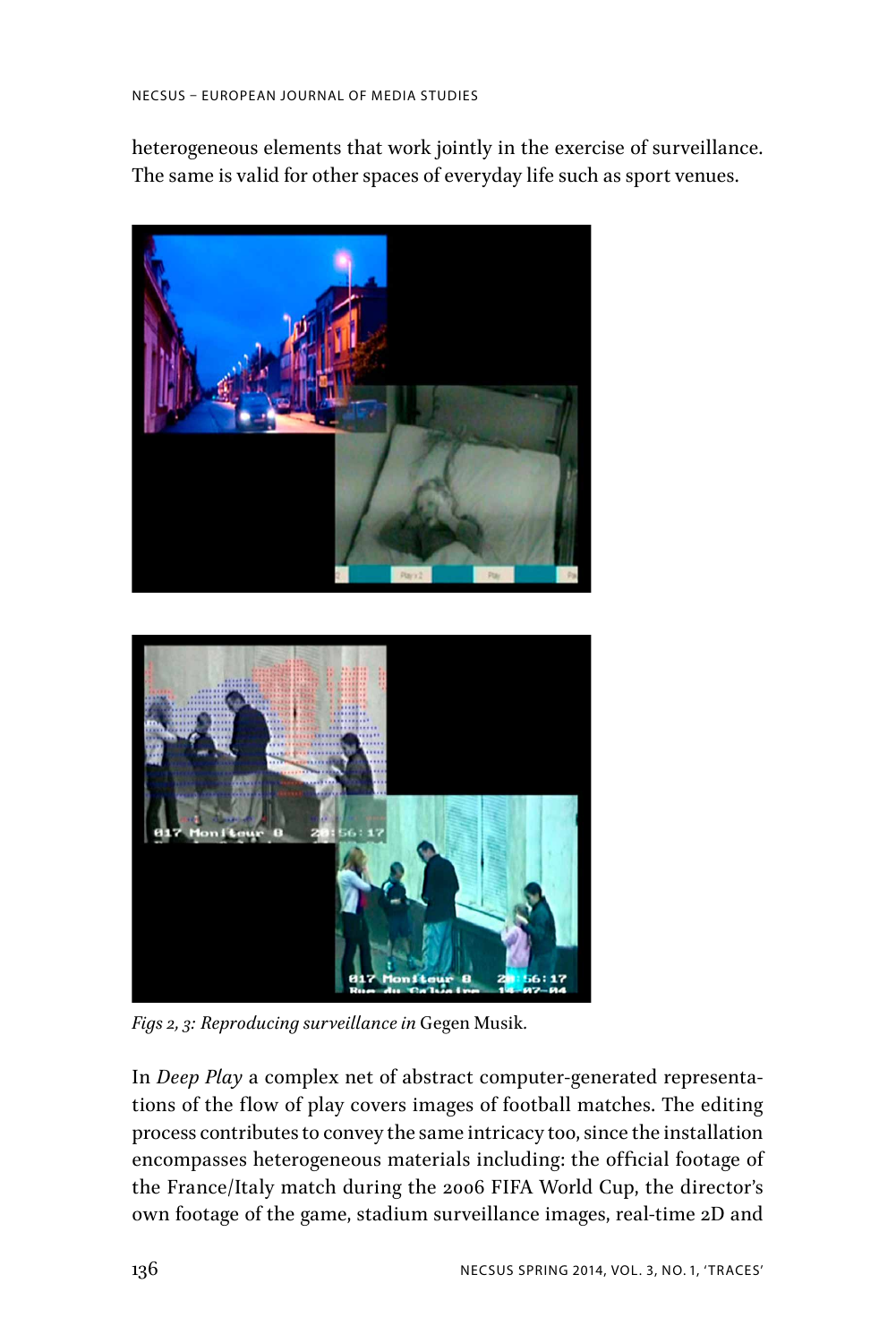3D animation sequences, and charts of player and tactical stats. Taking advantage of the 'moviola effect' often proposed to football spectators, a procedure similar to the one used in *Gegen-Musik* is presented here at a higher degree of sophistication: the acts of passing, kicking, and receiving the ball are partially screened in slow motion but above all they are tracked, leaving a labyrinthine mark on the playground. Even the excited gestures of the coach are isolated by the director and copied as a transcription over the stadium views, giving birth to a particular map almost looking like a mixture of choreography and painting.





*Figs 4, 5: Reproducing surveillance in Deep Play.*

On the screens basically everything that happened in the 90 minutes of the match is noted on the surface of the image, which proposes an intricate field of phosphorescent traces crossing one another. An appositional mechanism produces a superimposition where background images and graphic visuals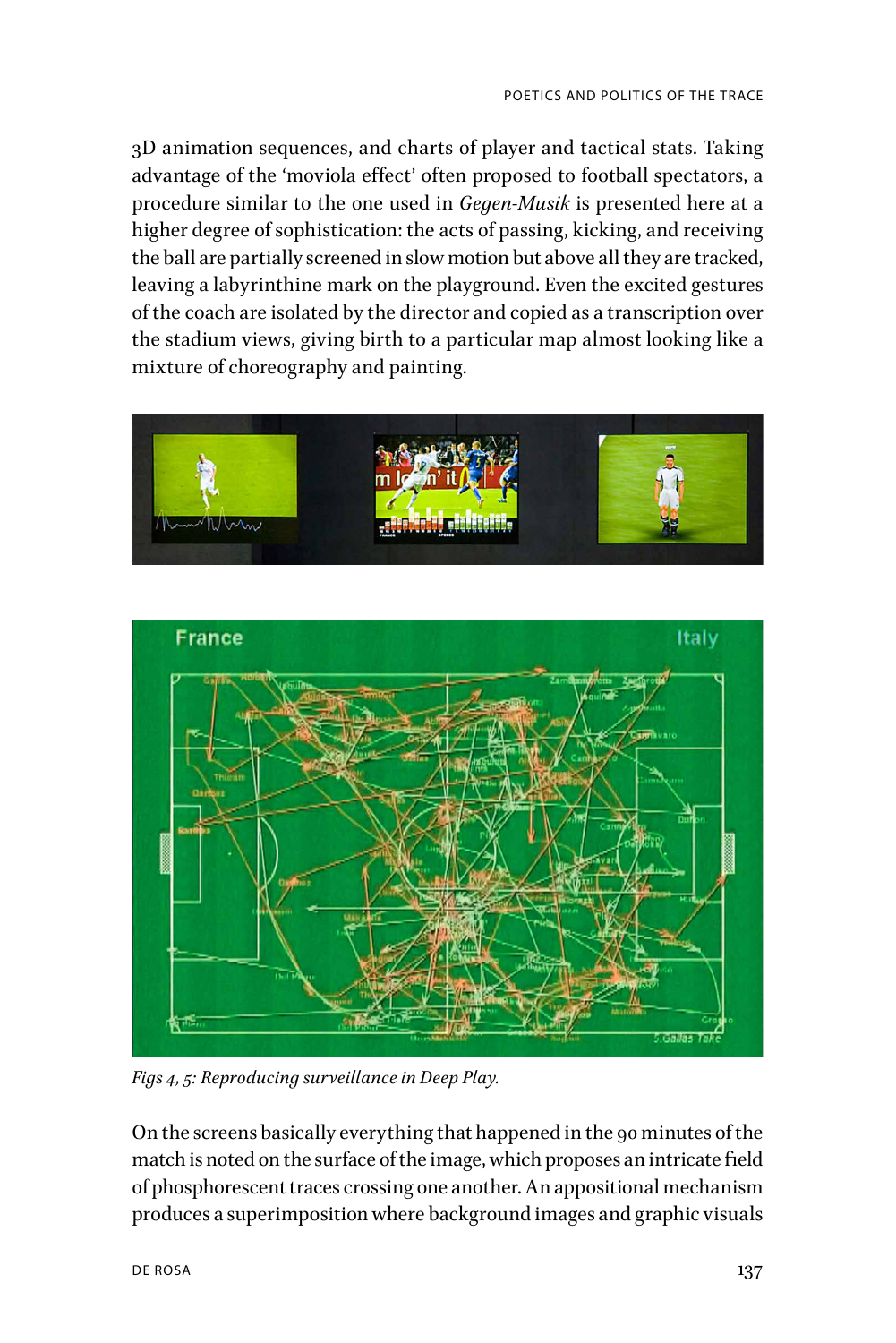are to be considered as layers that are fragmented in order to be understood and recomposed. Such a fragmentation is released by the director thanks to the monitoring tools that we already saw in use in the shopping malls and the city to track people, places, and flows; aiming for a full and deeper sense of the phenomena he explores, Farocki follows these examples, employing (and thus reproducing) the same control-monitoring-tracking techniques.

After a representation of control-oriented systems Farocki's artistic research shifts to a second level that I would define as a way of *replicating surveillance*. This replica enables the author to reconfigure the scene, having examined its elements and the vectors regulating the relationships among them. Compared to the description phase this process represents a more profound reworking of the image because it implies a sort of appropriation of the dynamics and logics of surveillance that are subsequently used for the composition of the installation. Farocki enters into the mechanisms of surveillance to exploit them, and in exercising it he directly encounters the notion of the trace – for he effectively exercises a tracking activity too. The result of this two-fold operation is a sort of *mise en forme* of the *surveillant assemblage*. The info-graphics and the charts work as a data-layer spread on the surface of moving images according to their variation. The idea of the trace as a deposit that allows a stratification of subsequent sedimentation suggests the possibility of seeing it not only as a figure of writing but also as a composite sign produced by the crystallisation of multiple writings and re-writings that are finally bundled. Farocki designs a superimposition of visual and filmic traces, playing a first-person role in the reproduction of the *ensemble* of procedures ruling the contemporary society of control. In adopting its typical practices he becomes the conscious exponent of a form of monitoring that performs and critically perpetrates its principles.

The step after representation is then an authentic, strategic production and functionalisation of the trace. In the resulting 'aesthetics of layering"<sup>11</sup> the tracking action is triggered with the aim of exploring, manipulating, exploiting, and displaying the discourse of surveillance. In this sense the high degree of traceability of the subject poses the conditions for a huge quantity of information made available, enabling practices of governance. The creation of databases thanks to image and information-storage procedures gives rise to *dataveillance*. 12 Such a collecting practice has ancient roots, but in the information and digital age its developments obviously increased exponentially, turning isolated collections of records into massive integrated networks of information used in data mining. In reinvigorating the connection between power and knowledge via the eye/vision typical of surveillance Farocki underlines the necessity of traces in this replicating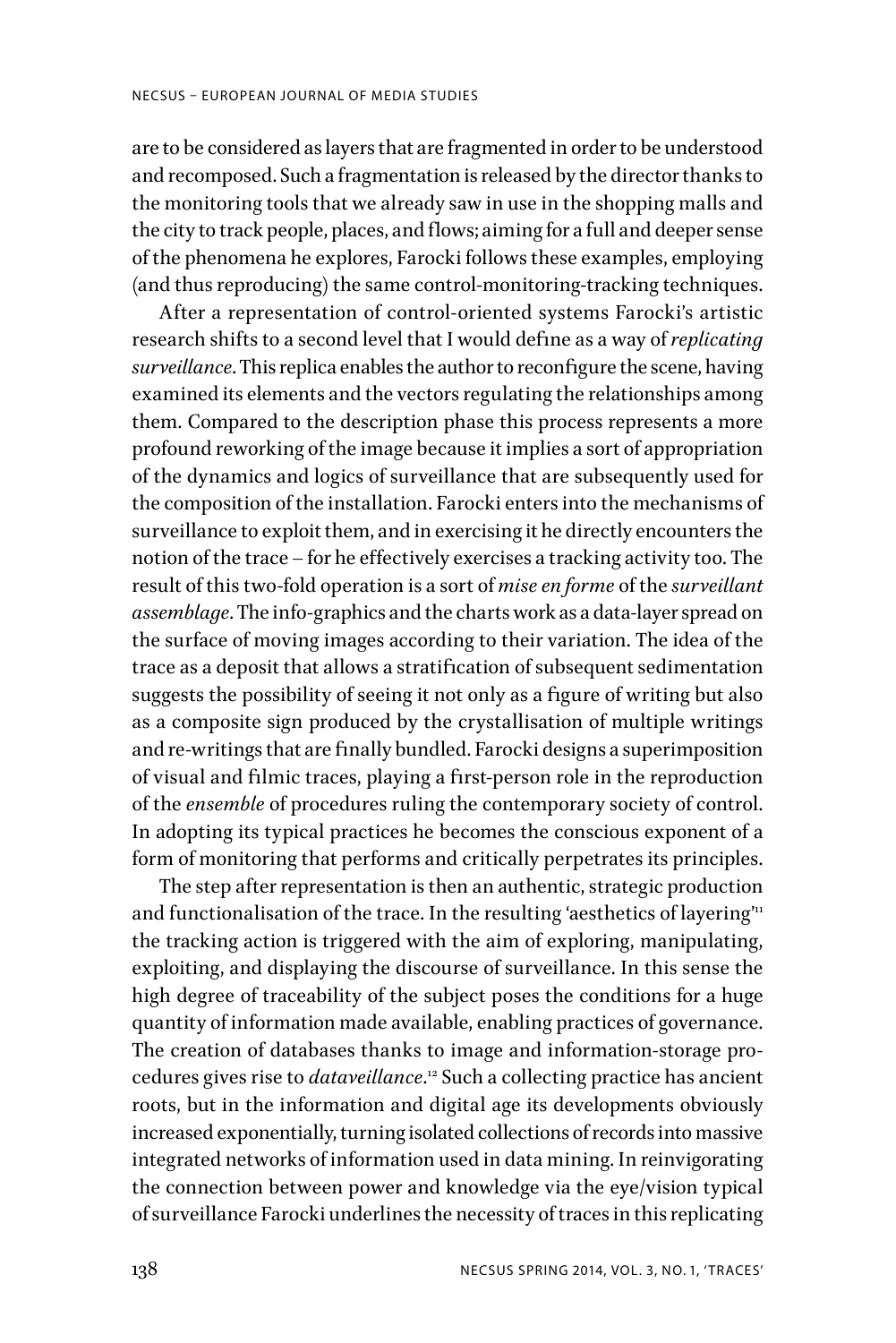scheme I sketched. As the first visual output of the controlling activity traces become the double of the subject, putting a number of data into play that give an account of his or her movements, habits, and lifestyles – but, most radically, of her or his presence or absence, permanence or ephemerality, real or virtual quality.

### **Sublimation, or aesthetics of the digital flesh**

Taking into consideration the devices appearing in the installation series *Auge/Machine I-III* / *Eye/Machine I-III* (2001-2003) art critic Hal Foster observed these instruments are indicative of a shift in the balance of the elements primarily involved in the practices of seeing, and consequently in surveillance.<sup>13</sup> According to him this passage is at the centre of the director's attention: 'like Michel Foucault and Jonathan Crary, he suggests that each new relay involves a new regime of the subject as well'.<sup>14</sup> I would connect this idea to the importance of data and therefore to the centrality of a regime of the subject based on information. This is something pertaining to aesthetics but, more radically, I would allude to the creation of 'data-selves' and to the 'generative activity of the dataset'.15 Those traces which we can easily recognise in both *Gegen-Musik* and *Deep Play* are an *ensemble* synthesising the gathered data on a subject; they are comprehensive imprints entailing a large amount of information. Such great attribution of value tends to pauperise the subject as 'original' and, in turn, elevates his or her trace. Fostering a progressive and paradoxical separation between the trace and the real subject originating it, data-selves are based in fact on an abstraction process<sup>16</sup> that favours the production of 'digital *personae*'.<sup>17</sup> These can develop independent 'data-lives' and can be perceived by the watcher as an autonomous, self-subsistent entity. The risk posed by this virtual life of the filmic trace is to mistake it for the subject, confusing their ontological nature: the former lives simultaneously on presence and absence and is set in a dimension between past and present that I would define – borrowing Georges Didi-Huberman's formulation – as the dimension of 'restitution'.<sup>18</sup> Though living in the depth of the videosphere – that is to say, within a cultural atmosphere – which is hyper-saturated with surveillance imagery the latter is not made of celluloid nor of bits, and he belongs to the present, living dimension of experience.

The watched subject can also elaborate his or her own presence according to the presence of the control devices. In the frame of a spectacularisation model<sup>19</sup> she or he could react to the mechanical eye not simply by avoiding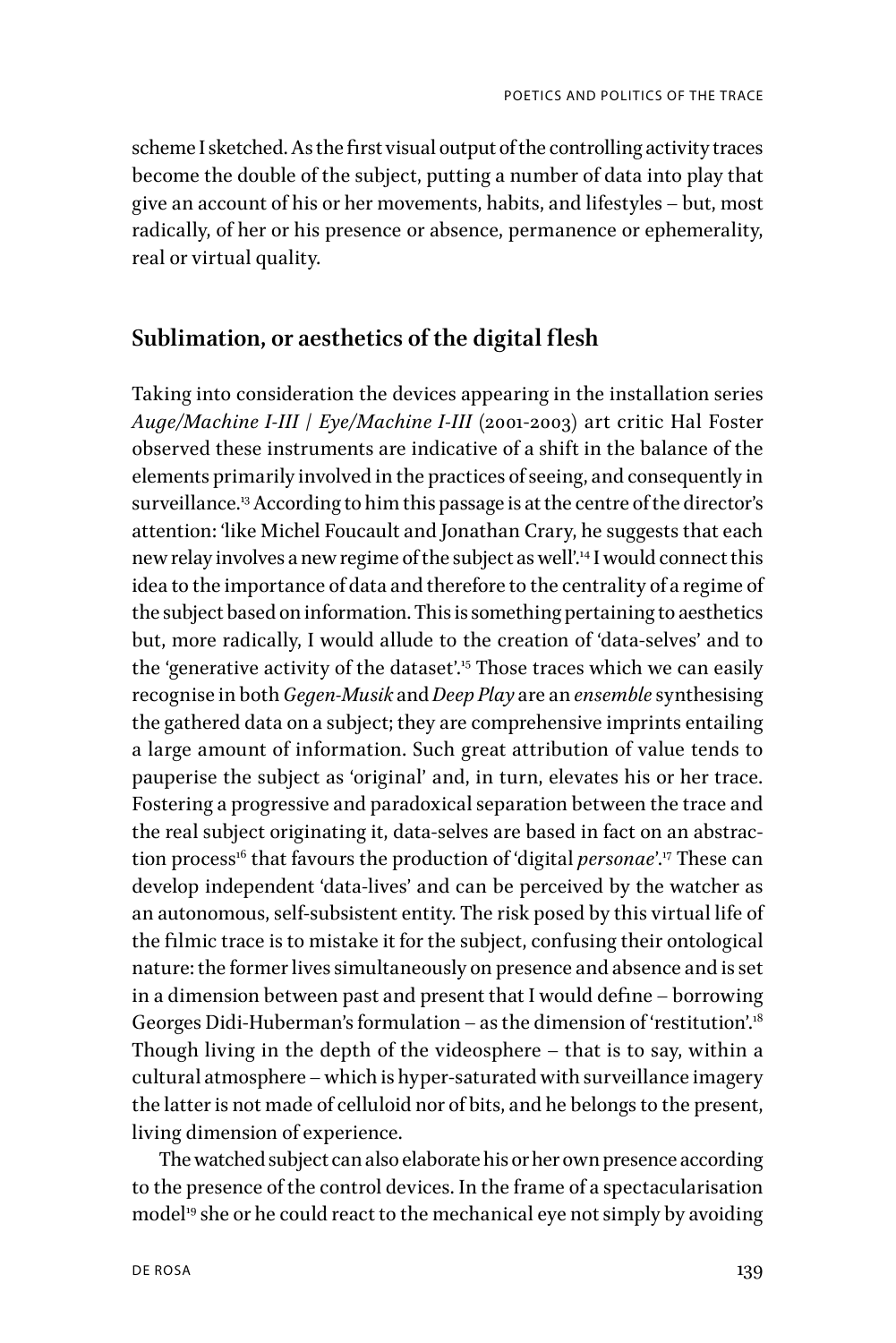it or hiding from it but rather performing before it. Farocki reconstructs possible examples of these risks in his 'prison cycle'. Works like *Ich glaubte Gefangene zu sehen* / *I Thought I was Seeing Convicts* (2000), *Gefängnisbilder* / *Prison Images* (2001), and *Erkennen und Verfolgen* / *War at a Distance* (2003) couple images showing the perpetration of historically-established mechanisms of control and sequences dealing with contemporary tracking, scanning, and monitoring techniques that show new ways to confront the condition of (forced) visibility imposed by contemporary experience. Such works offer a rich critical reflection on 'dataesthetics'<sup>20</sup> as it is conceived by the most recent data studies. Farocki mixes a selected iconography of the prison along with found footage material from CCTV and movie sequences, putting together a rich reflection on surveillance practices that becomes much more explicit and focuses the reactions of both the watchers and the watched to a control machine that intertwines classical disciplinary modalities and contemporary dataveillance.

In *Gefängnisbilder* the director introduces us to the equipment used to control the convicts in the Corcoran penitentiary in California. The voice-over explains that each and every move is recorded by the surveillance system so that basically everyone entering the walls of the prison is exposed to a constant gaze. Such a gaze aims to gather information by observing, following, scanning, and filming the subjects by means of the technologies we already know from the commercial, urban, and leisure contexts. According to this policy recreation time is also intended by the guards as an important moment to collect sensitive data about the prisoners. Interaction among inmates, suspect exchanges, and contacts are carefully watched and noted in order to define gang affiliations, rivalries, etc. This information is used to keep the situation safe, but sometimes is instead exploited for absurd purposes.

A board with prisoner mug shots is maintained in every shot-unit office. It shows the prisoners' tier assignment and group affiliation. The guards also influence the level of yard violence by moving inmates around in their units and selecting who goes to the yard together. Guards can pick a particular *eme*, or Mexican mafia member, to go to the yard with a member of *nf*, or *nostra familia*, both [have] been rival groups as far back as the 1960s. Or they could pick an *sm*, a Southern Mexican, to go to yard with a rival Northern Mexican. Combinations such as these have resulted in matching a fighter favoured by staff, teaching an inmate a lesson by placing him on the yard with a more powerful opponent, or competitive match-ups for staff betting.<sup>21</sup>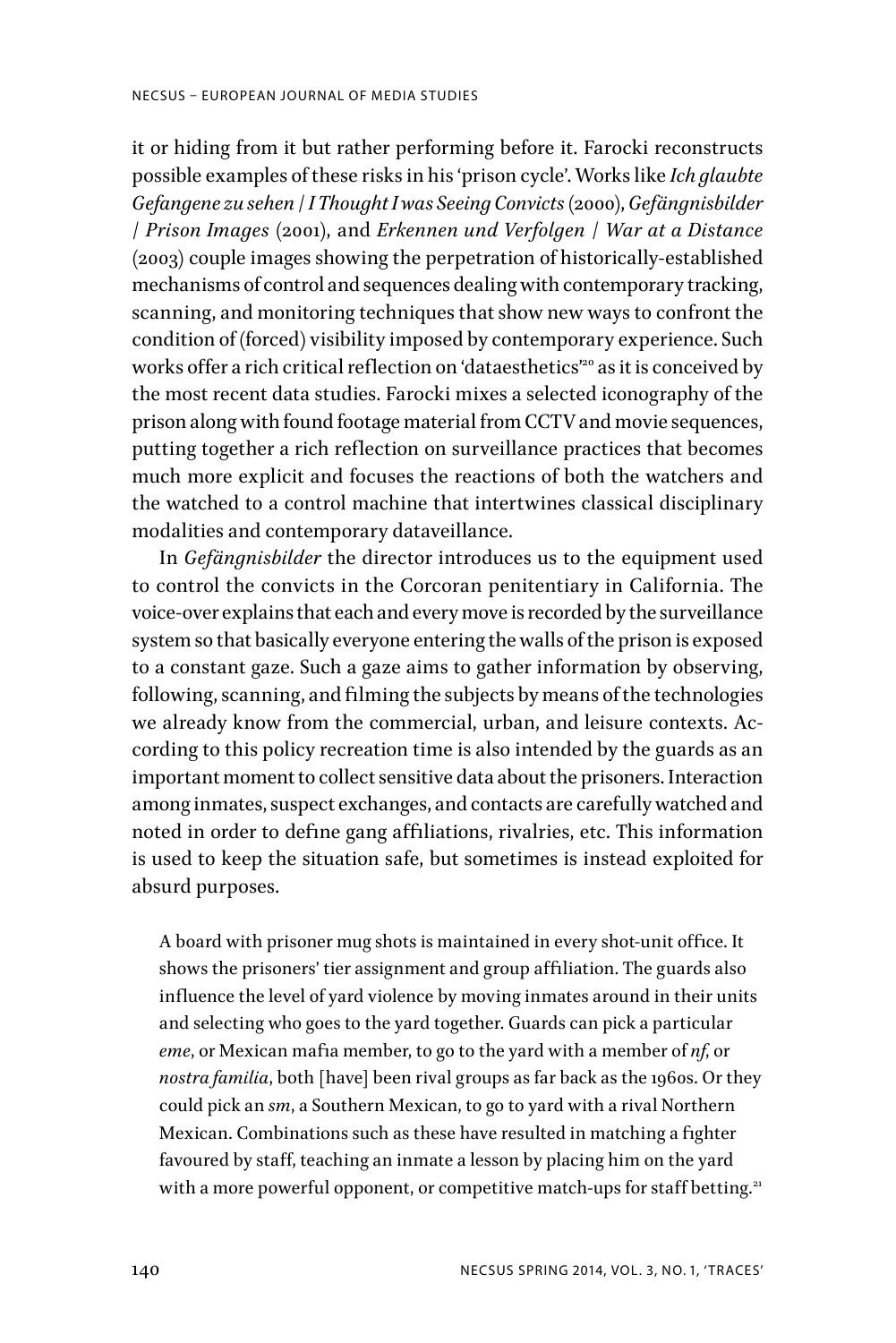The compiling activity based on observation and data elaboration produces a visual database that turns the subjects into the information gathered about them: for the shot-unit members inmates are identified just as 'eme', 'nf', 'sm', or 'nm' – they are a piece of information whose consistency is perceived looking at the board or on the CCTV screens.





*Figs 6, 7: Sublimating surveillance in* Gefängnisbilder*.*

Traces collected as data or marked as signs by the tacking tools are not just the residual symptom of the subjects – on the contrary, they are made their substitute. Seen in these terms the bodily presence and the human volume of the convicts are flattened to a notice written on paper or a filmic line temporarily appearing in the frame. Recalling an experimental procedure in the 1970s by video artists such as Dan Graham or Bruce Nauman,<sup>22</sup> Farocki's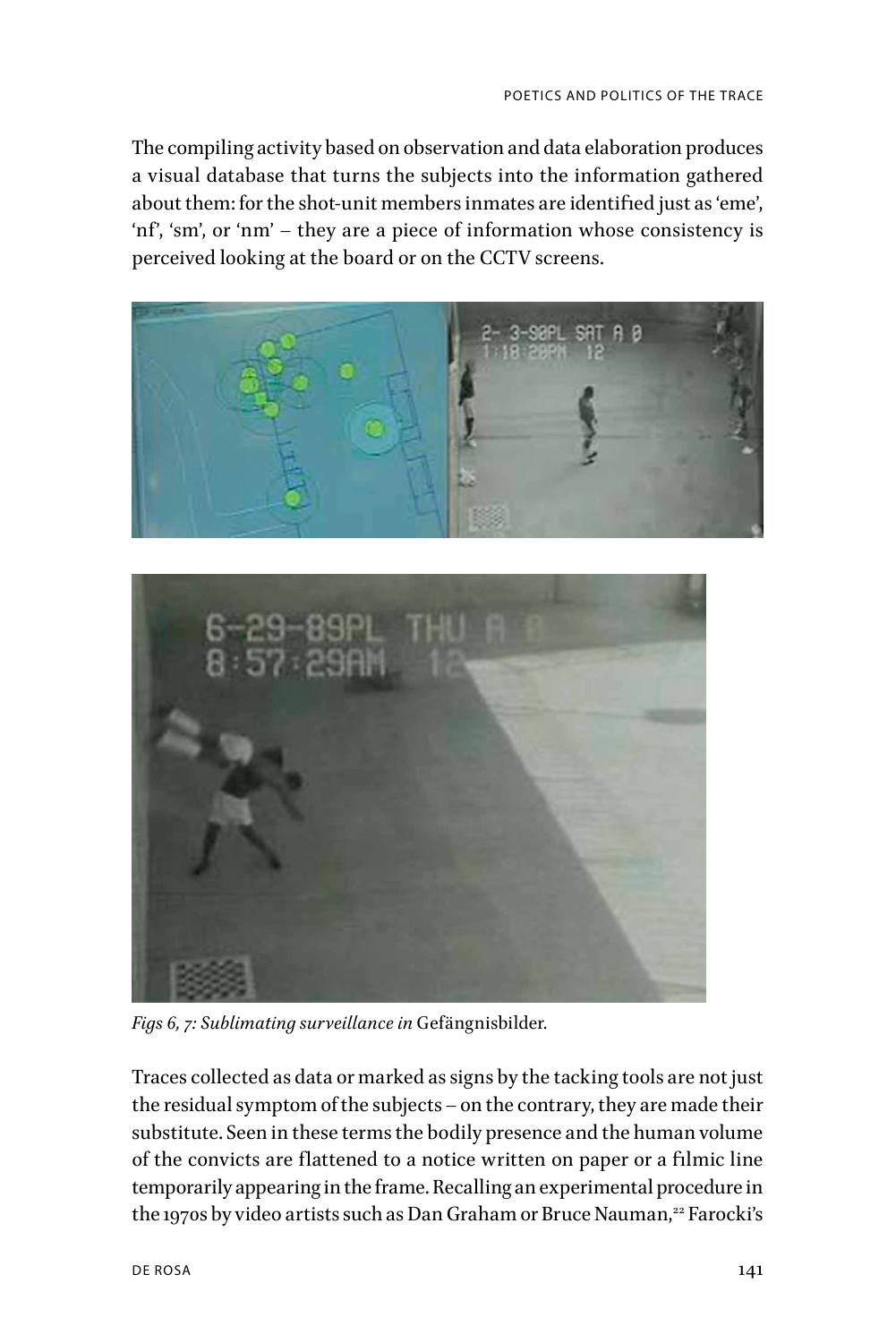contribution to such a tradition and to data aesthetics fosters a production of surveillance images which promotes a separation removing the subject from himself and inevitably dissociating him from his image.

At the same time, and in the opposite perspective, recreation time in Corcoran is considered by the convicts as a moment to reveal their full being as individuals; it is an occasion to display their gang ties despite the surveillance measures, to show their status among their comrades and their bravery and power towards the institution. As Farocki's commentary recalls inmates 'have nothing but their bodies, and their membership  $[$ to $]$  a gang'.<sup>23</sup> Hence, the exposure to the eye of the camera becomes a way to affirm oneself in a sort of performative attitude that becomes the main feature of the subject's behaviour. Also in this case the trace turns itself into proof of existence and becomes the characterising mark of the subject – a sign as guarantee of the person. This is actually what happens to William Randall: after a fight with Frederico, a member of an opposing gang, Randall kept on quarrelling with him in the yard. The verbal warnings of the guard did not stop him; apparently, only the shot-unit could make him desist. The result was the death of the prisoner which is presented by Farocki in the same way as the guards processed it: a figure on the screen moves in the space of the frame and after a while it just stops; the image lingers and so does the trace of a person who was killed in the meantime. The decision to be caught by the eye of surveillance even at the risk of one's life, and to basically act in front of it, betrays an interesting attitude towards the controlling device and possibly reveals once more the connection to the idea of the production of a trace. Interestingly, this time such creation is activated by the watched instead of the watcher, and thus it seems to respond to a tactical rationale. As Farocki's voice-over tells us, William behaves as if he was a gladiator; he plays the role of the warrior and in so doing he proposes a spectacularisation of reality. The prison yard turns into a stage for his deadly performance, articulating the space according to his manner of inhabiting it.

Such an attitude towards CCTV directly recalls what Hille Koskela argues about control practices enabled by webcams: '[w]hile being seen may be unpleasant for some, others are eager to increase their visibility."<sup>24</sup> Similarly, even in the penitentiary the surveillance device is not necessarily interpreted as a threat but rather is conceived as a medium giving the 'chance to display oneself under the gaze of the camera'.25 Randall is not seen as less powerful just because he is watched by the guards, as it would have been in the *panopticon*; on the contrary his value seems to be connected to the fact that he deliberately made himself visible. I believe an issue of desire is what mostly characterises CCTV images here – the desire to be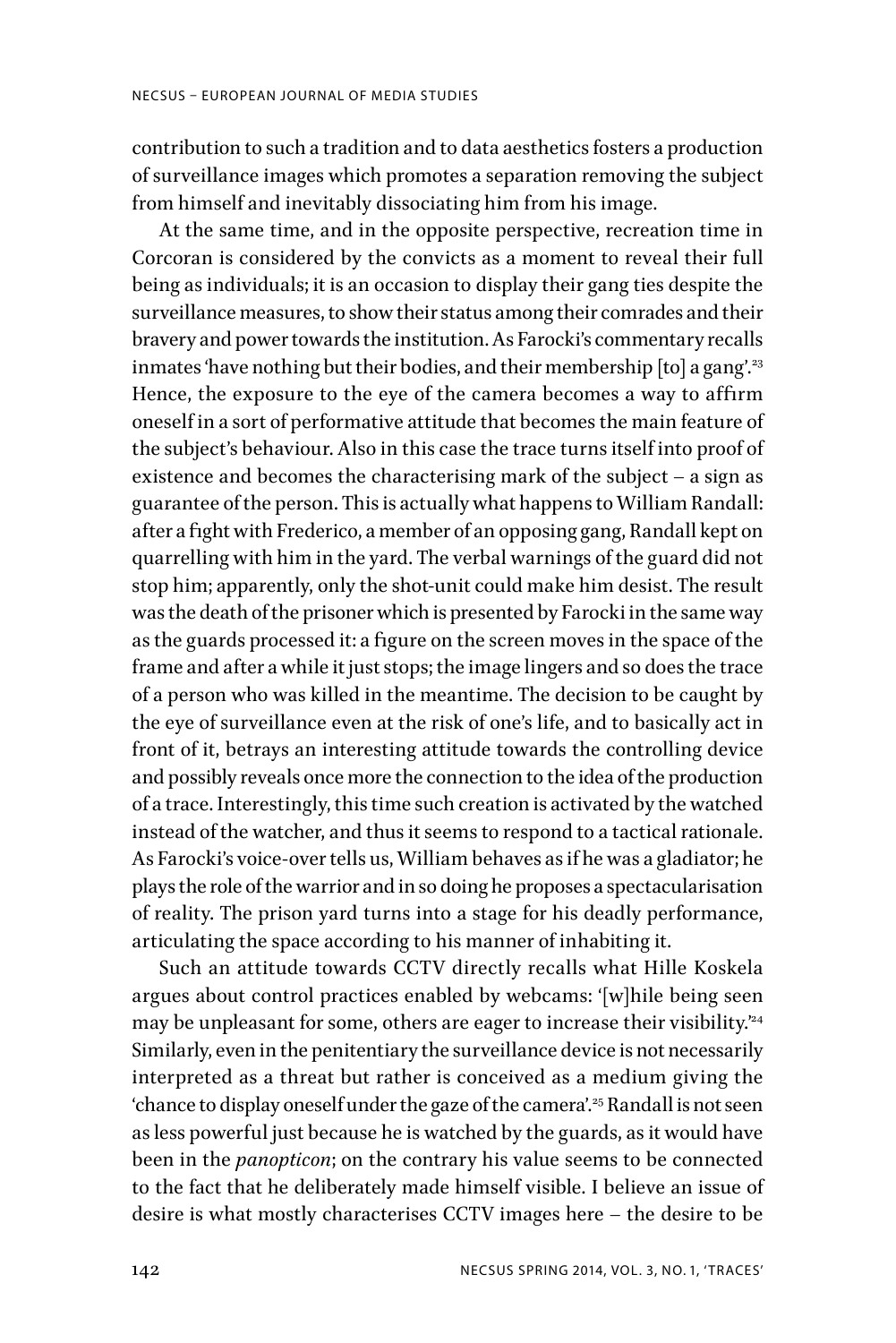seen, to be included in the scopic field, not to be forgotten, to be taken seriously, to prove one's own fearlessness, to exhibit oneself, or even to react to the surveillant assemblage.<sup>26</sup> In consigning his trace to the surveillance discourse Randall is shot to death, but in paying this price he produces an image that will somehow make him immortal.

Attempting to reveal the possible reaction to control systems applied to contemporary detention centres, Farocki moves a step further in his reflection on surveillance: the representation and the reproduction of control dynamics lead to a deeper consideration, where the depiction and strategic/ tactical $27$  production of traces are the metaphors of a progressive gain of awareness related to surveillance, to the mechanisms guiding its devices and – above all – to the connection between them and those regulating the moving image. He finally makes very clear the importance of the trace as the sign of a presence able to overcome space and time constraints and to survive as an image, $28$  which at the same time is based on an essential absence of its referent. Such an ambivalent nature resembles the irreducible difference distinguishing subject and trace. Focusing on the visualisation, creation, functionalisation, and mental elaboration of traces, the director legitimates a more general, linguistic, meta-discursive reflection about the character of surveillance images and the perception of audio-visual images *tout court*.

Farocki's observations seem to tackle this topic, reserving particular attention to the digital image and to the changes that occur in seizing it after digitisation. If the classical surveillance model relied on the scopic power of the watcher emphasising the separation between him and the watched and adhering to the general phenomenological principle that to see is 'to have at a distance',<sup>29</sup> contemporary surveillance devices are able to employ such a detailed, close, endoscopic view, basically deleting the distance. To see is now to have something far away reducing – or possibly, killing – the distance, but preserving at the same time the detached, safe position of the observer.<sup>30</sup> I am not arguing here that the surveillant eye renounces its strategic position; rather, I see this aspect as a further step in the negotiation of the roles characterising surveillance discourse brought about by the broadening of the phenomenon.

The increasing integration of images in the spaces we inhabit and its dwelling power (think about tools such as Google Glass) forward a strong ability of the image to delete the distance both in physical and in ontological terms. This process creates an immersive environment, triggering a sort of compression in space and time; furthermore, it does not only represent a technique in managing the digital image31 but also describes a real *tex-*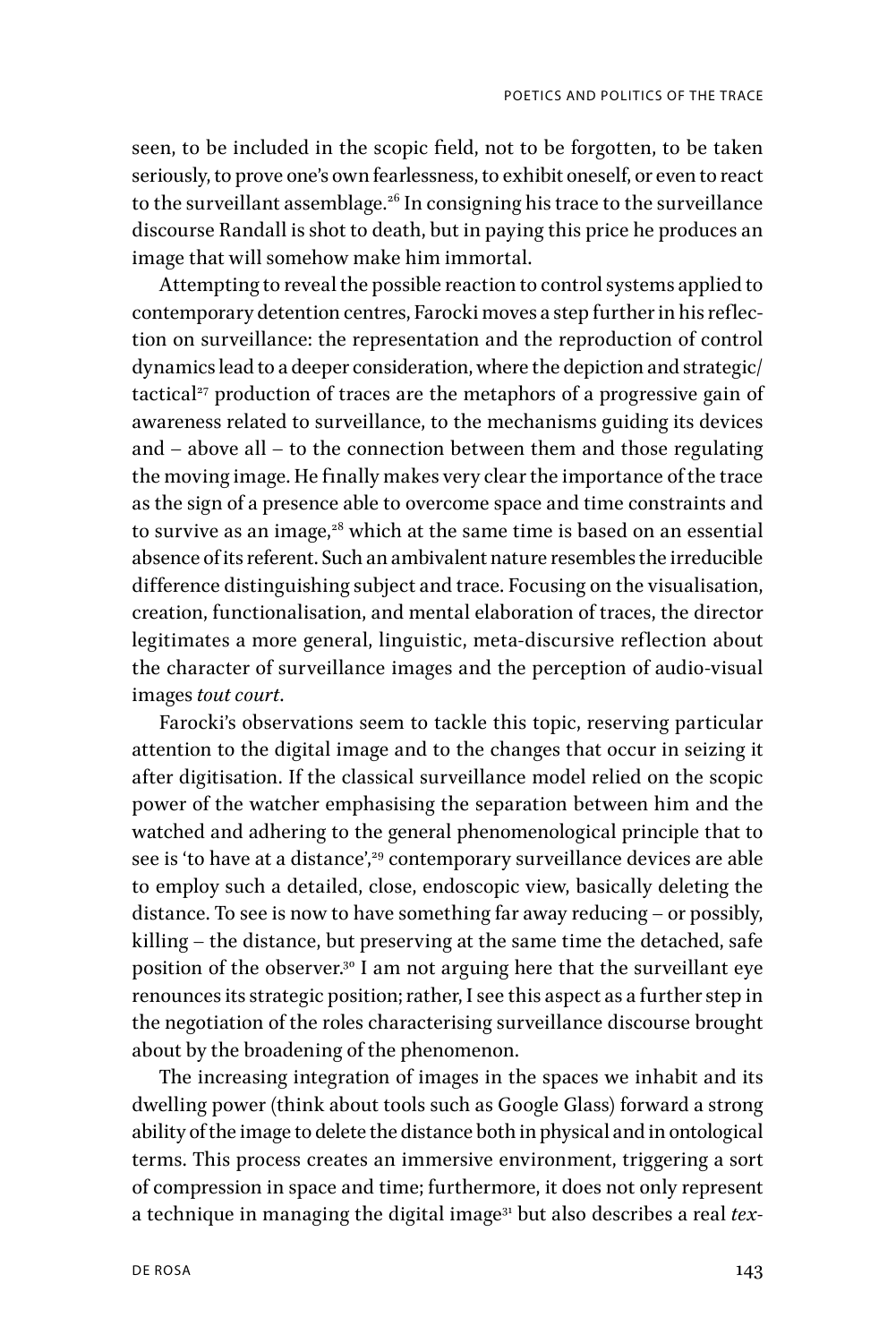*turisation of image and space* in our way of framing certain phenomena such as surveillance – we perceive surveyed space through the images of it and vice versa. Similarly, the subject and his image are reunited in the trace that works as a synthetic version of them. As the story of William Randall highlights the concept of the trace becomes the clear joining link between these dynamics. On a third analytical level its centrality points out what I would define as a *sublimation of surveillance* and consequently as a *sublimation of the trace*. This final phase of the trajectory I identified resumes Farocki's rich theoretical research, anchoring it to its own practice of filmmaking and making explicit a parallelism between the surveillance/ dataveillance and materiality/intangibility of the cinematic image.

# **Farocki and the poetics/politics of the trace: An attempt in three strategies**

The broadening of surveillance technologies and practices, the evolution characterising their processes, the way of conceiving and conceptualising them, their engagement modalities and the effects on the space of experience they create in contemporaneity, lead to a new map of the phenomenon. It is a complex and fascinating universe that I tried to approach moving along a specific path. Farocki's work represents an interpretational device as it guides us through the facets of the contemporary surveillance scenario, simultaneously developing a meta-cinematographic reflection on the image. Through the prism of his camera we are presented with what seems to be different strategies in the way of thinking and approaching surveillance that I would systematise as follows.

Next to the common and most traditional use of CCTV and visual control systems for disciplinary purposes it is possible to identify a set of new fields structured after the exercise of a hegemonic Big Brother. In this perspective contexts of consumption and urban spaces represent an emblematic example of a mechanism that could be described with good reason in terms of *metabolisation of surveillance* in the frame of social, cultural, and symbolic practices. Media play a crucial role in these dynamics since they subsume and deliver surveillance imagery, promoting a wide discourse of control characterised by negotiable procedures rather than a pure, imposed, institutional system. Farocki puts these processes at the centre of his artistic research, devoting different films and video works to them. His way of considering the surveillance issue can be reconstructed as a three-step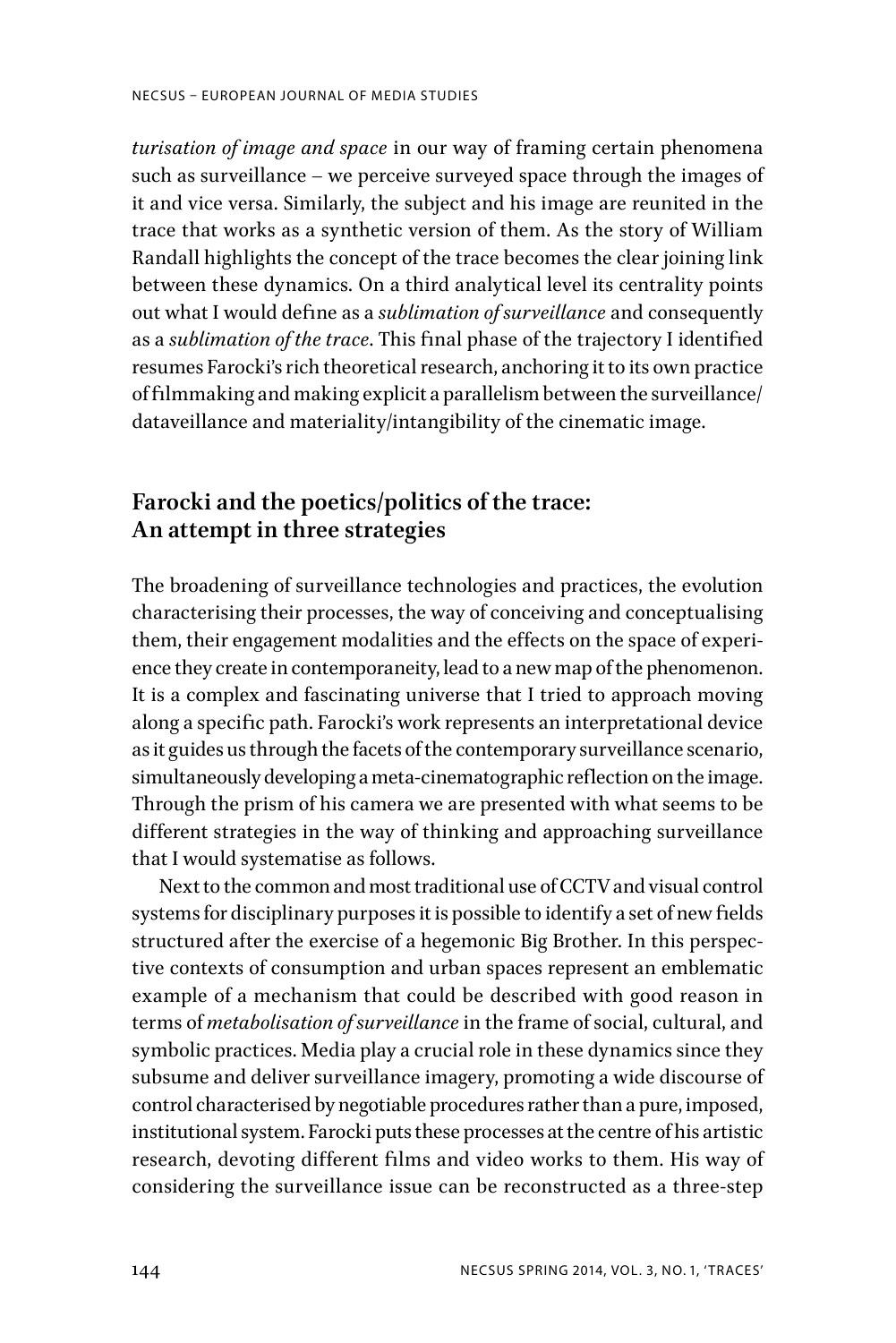effort in which each phase highlights a particular strategy adopted by the director to get a progressively fuller picture of the phenomena he explores.

First, a depiction of controlling practices and monitoring techniques enables Farocki to represent surveillance and to draw the first basic connection between it and the concept of the trace; sketching surveillance implies a visualisation of vectors and images that put into play this dense and meaningful concept. In this first approach to the phenomenon we can recognise an attempt at giving a shape to it: I called this step the representation of surveillance – an operation that also implies a representation of the trace. Second, the artist adopts the dynamics he observed and described in order to seize the ruling principles and the procedural logics of what he represented before. I named this passage a 'replica' of surveillance because Farocki reproduces the roles and the (in-)/visibility balances, the actions and the gaze trajectories typical of a control society. In doing so he poses himself behind the camera unfolding a strong power of the eye that symbolises and perpetrates the same processes featuring the predominant position of the watcher over the watched. In other words we are presented images of surveillance recorded from a strategic point of view, released thanks to the tools at his disposal to create and gather information about the surveyed subject – replicating surveillance allows collecting the traces of the observed person and therefore replicating his trace. The large use of data, the sophistication of the recorded information, and the desire to manipulate imprints (i.e. tactical production of one's own image/trace) suggest a third step in the study and the elaboration of the examined scenario that I defined as the sublimation of surveillance. The explication of this complex phenomenon underscores the perceived proximity of the observed subject and his or her trace, determining a superimposition of conceptual layers that confuse him or her with its index. In such a perspective the condition of existence of both seems to be exposed to sublimation because during this process their nature is transformed almost 'alchemically', introducing a shift in their ontology.

The operations of *representing*, *replicating*, and *sublimating* the imagery and the figures connected to surveillance can be seen as strategies adopted by the director to tackle this topic and to develop a personal restitution of its forms. For this reason I would suggest considering them as intertwined modalities of expression converging within what could be defined as a Farockian *poetics of the trace*. As we have seen, and taking into consideration only some, such aesthetics are to be deduced from a wide range of productions conceived for the movie theatre and from a number of gallery films that give an account of the contemporary *politics of the trace*. Reflecting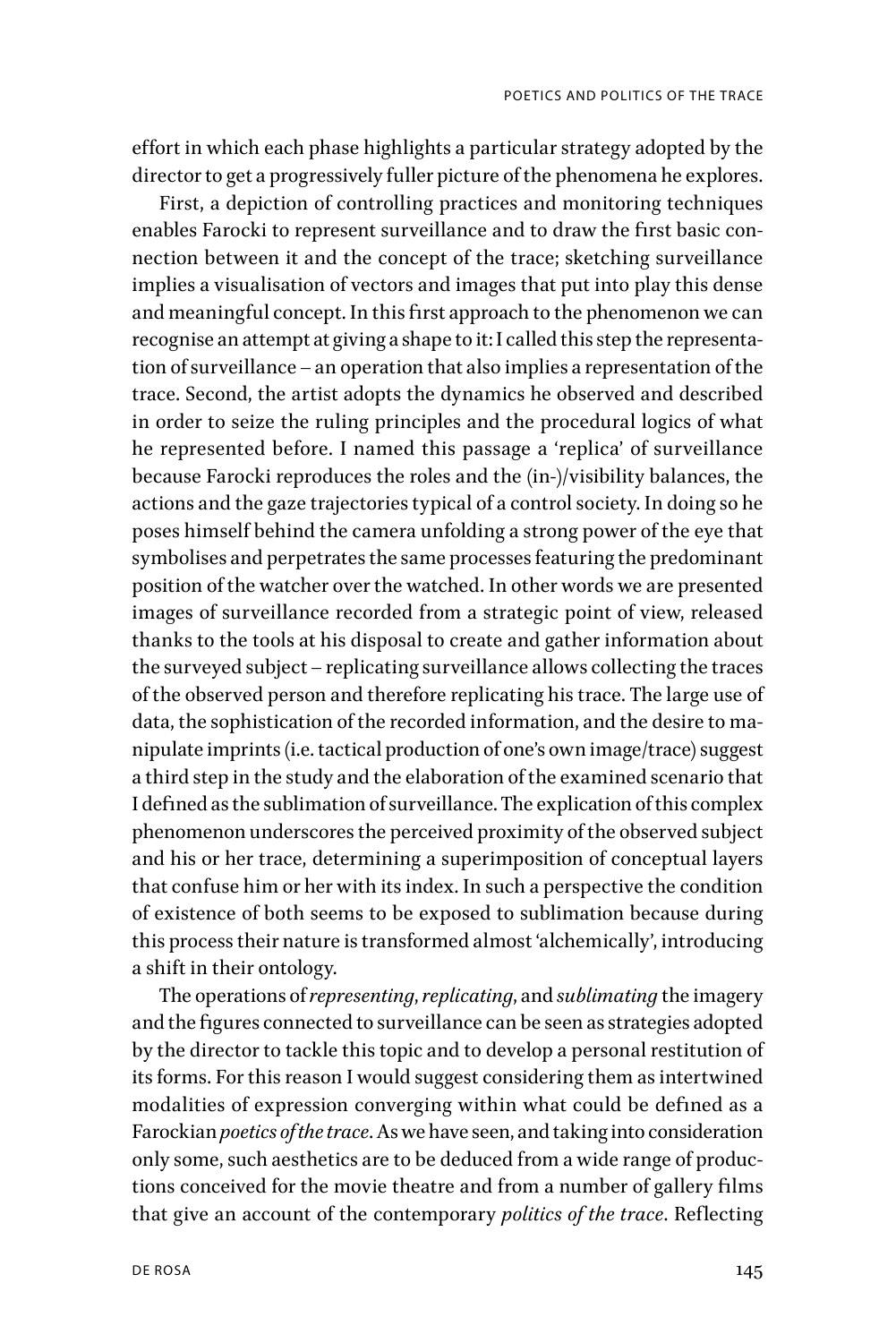on the way of structuring his cinematographic aesthetics of surveillance Farocki appears provocative as well as *engagé* and provides a dense interpretation of practices that feature everyday life in both an acclaimed and a subtle way – practices that draw our attention to the production and the consumption of images and determine not only the regime of vision but also the condition of the subjects involved in the scopic activity.

If 'the relevant question about surveillance today is not whether we should live in a surveillance society, but how',<sup>32</sup> then Farocki's work answers in all its fertility, radicalness, and ability to raise concerns about this very issue. The figure of the trace reinforces this consideration and somehow metaphorically renders the director's style. His cinema 'offers something to look at and links what is seen to experience. It connects levels of time and meaning, on and beside the screen',<sup>33</sup> reframing them within the delicate area between consistency and ephemerality, between presence and absence.

#### **Notes**

- 1. Cf. Bentham 1791; Foucault 1975. For a more recent examination of the theme and its relationship to cinema and visual arts see Wiebel & Levin & Frohne 2002.
- 2. Debray 1992.
- 3. Deleuze 1990.
- 4. A recent reference partially associating this issue to Farocki's work is provided in Tomas 2013.
- 5. It is impossible to reconstruct here the rich literature available on the concept of the trace as a sign. Seminal contributions are Derrida 1967, 1972a, 1972b; Lévinas 1972.
- 6. These surveys represent the explicit and ultimate aim of such mechanisms, as it is made clear by Fuller & Goffey (2012) in their study of data structure.
- 7. Cf. Deleuze 1983.
- 8. http://www.farocki-film.de/gmusik.htm, (accessed on 30 January 2013, my translation). Farocki's research on operational images is not limited to *Gegen Musik* but rather encompasses several films and installations released in the last decade. In *Auge/Machine III*, for example, he states: '[m]any operational images show colored guidance lines, intended to portray the process of recognition. The lines tell us emphatically what is all important in these images, and just as emphatically what is of no importance at all. Superfluous reality is denied – a constant denial provoking opposition.' The denial of the physical world calls into question what Farocki considers the loss of authentic images. He writes, '[t]he computerized images of war extinguish the difference between simulated and real events, the difference between historical time and technically/electronically simulated time.' Farocki 2002, p. 423.
- 9. A similar process is to be found in Lev Manovich's project *Soft Cinema Ambient Narrative* (2002-3), where the author adopts an analytic method based on Eisenstein's theory of audio-visual montage that assumed the idea of 'musical counterpoint' as a basic notion.
- 10. Haggerty & Ericson 2000, p. 613.
- 11. Cf. Fuller 2005.
- 12. Cf. Clarke 1988.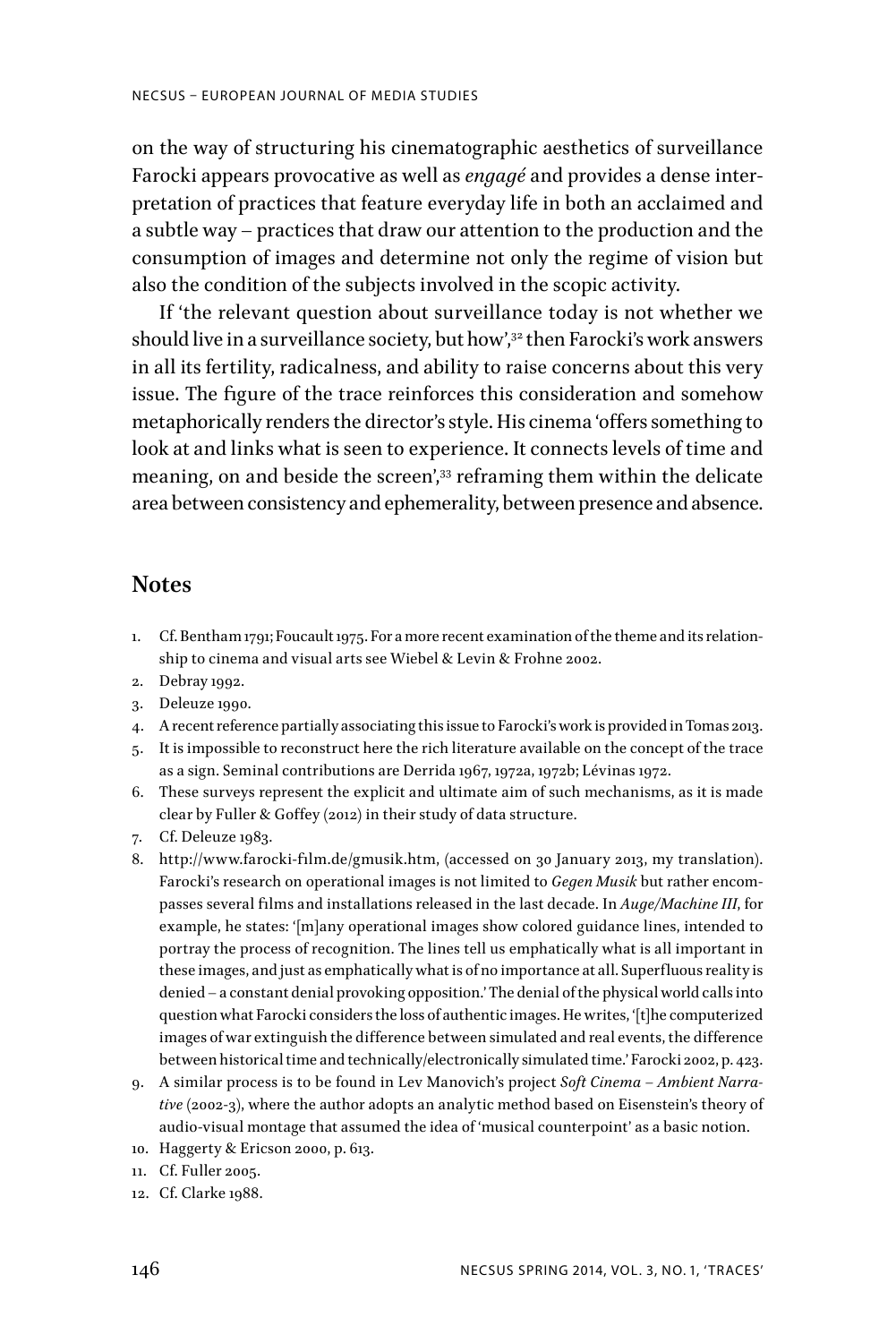- 13. Thomas Elsaesser also seems to agree on this point. In his volume devoted to Harun Farocki he associates the director's research on the imaginary of seeing and the machinery of vision that somehow permeates his production to the invention of cinema and the subsequent changes in the way the eye perceives. For the full argument cf. Elsaesser 2004.
- 14. Foster 2004.
- 15. McGrath 2004; Fuller & Goffey 2012, p. 96.
- 16. Fuller & Goffey 2012.
- 17. Clarke 1994. The same trend was recently described by Lev Manovich as a 'softwarization' of culture. Cf. Manovich 2013.
- 18. Didi-Huberman 2010.
- 19. Such a model is not something solely typical of the context explored by Farocki in this work but is rather a suggestion which is to be traced back to Guy Debord's *La société du spectacle*  (1973). I owe this connection to Carmelo Marabello.
- 20. Cf. Wright 2006.
- 21. *Gefägnisbilder*, voice-over.
- 22. A presentation of the authors' artworks in relation to surveillance practice is available in Parfait 2001.
- 23. *Gefägnisbilder*, voice-over.
- 24. Groombridge 2003, quoted in Koskela 2004, pp. 203-204.
- 25. Ernst 2002, quoted in ibid.
- 26. On the connection between desire and the production of an image in the form of an imprint, cf. Le Maître 2004.
- 27. I use the terms according to the formulation by Michel de Certeau (1990). The tactical production of traces based on the conscious use of the surveillance device can also be seen as a form of *sousveillance*. Defined and recently refined by Steve Mann (2003; 2013), this category is a bottom-up practice opposed to the strategic, institutional gaze. I would connect this idea to the story of William Randall, as the performing attitude of the convict is supported by the desire to contrast the control element, challenging its system from the inside, as in *sousveillance*. In this sense the exposure to control devices leading to an exhibition of the self may be seen as a critique or a specific engagement of the observed subject, a real form of 'counter-surveillance'. Farocki does not really take into account such mechanisms even though I believe a subtext dealing with possible reactions towards surveillance technologies and processes is definitely implicit in his work.
- 28. Cf. Didi-Huberman 2001, 2002, among others.
- 29. Merleau-Ponty 1945.
- 30. On the safety of the observer's position, cf. Blumenberg 1997.
- 31. Cf. Lundemo 2012.
- 32. McGrath 2004, p. 3.
- 33. Büttner 2007, p. 45.

# **References**

Bentham, J. *Panopticon: Or, the inspection house*. London: Payne, 1791.

Blumenberg, H. *Shipwreck with spectator: Paradigm of a metaphor for existence*. Cambridge: MIT Press, 1997.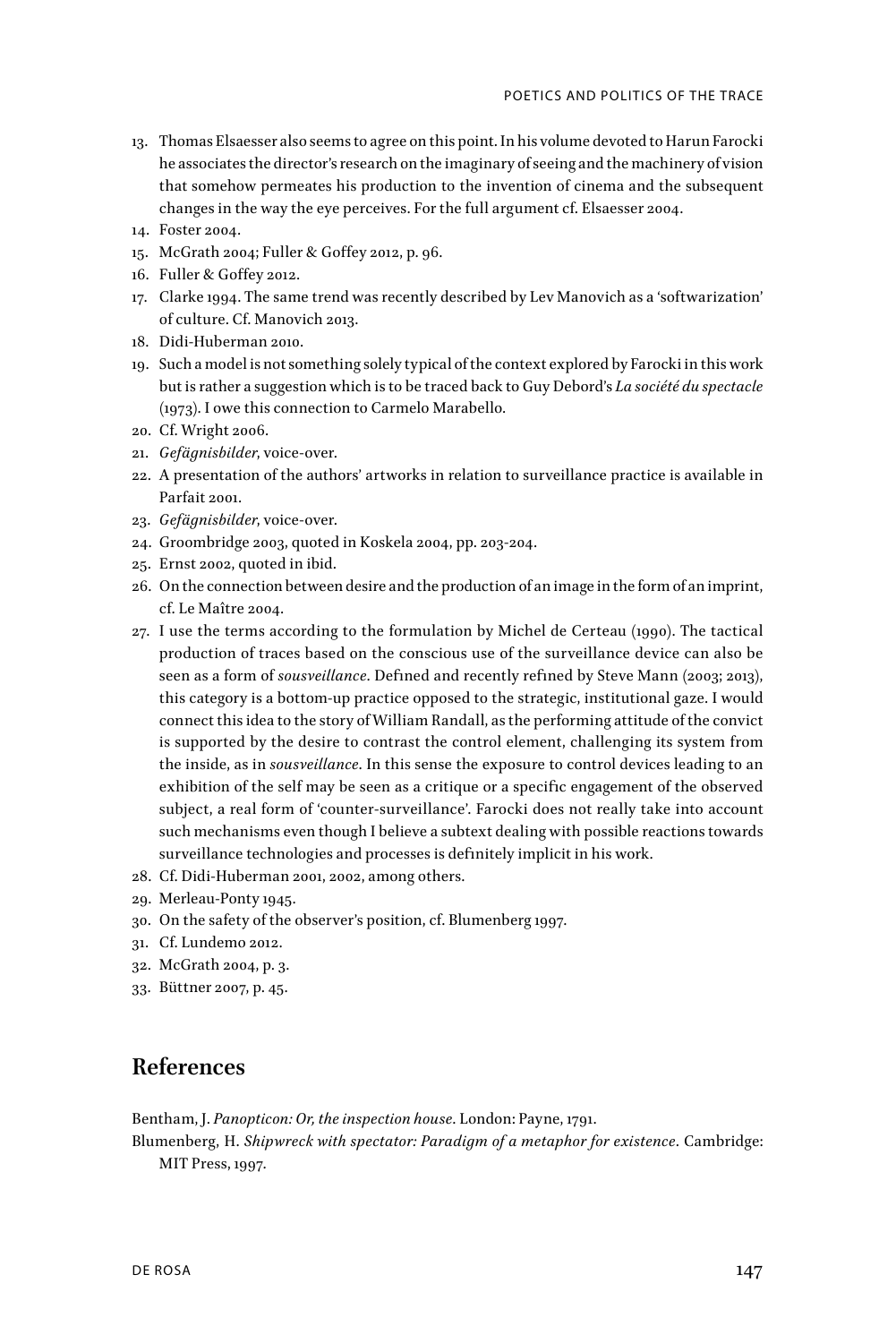- Büttner, E. '"They don't do anything old anymore. But time keeps rolling on." New pictures by Harun Farocki' in *Nebeneinander*, edited by H. Farocki. Vienna-Cologne: MUMOK/Verlag der Buchhandlung Walther König, 2007.
- Clarke, R. 'Information technology and datveillance', *Commun. ACM*, No. 5, Vol. 31, May 1988: 498-512.
- \_\_\_\_\_. 'The digital persona and its application to data surveillanece', *The Information Society*, No. 10, Vol. 2, June 1994: 77-92.

Debray, R. *Vie et mort de l'image*. Paris: Gallimard, 1992.

de Certeau, M. *L'invention du quotidian: I Arts de faire*. Paris: Gallimard, 1990.

- Deleuze, G. *Cinema 1: L'image-mouvement*. Paris: Minuit, 1983.
- Deleuze, G. 'Post-scriptum sur les sociétés de contrôle', *L'Autre Journal*, No. 1, May 1990, subsequently published in *Pourparler 1972-1990*. Paris: Minuit, 1990: 240-247.
- Derrida, J. *De la grammatologie*. Paris: Minuit, 1967.
- \_\_\_\_\_. *Marges de la philosophie*. Paris: Minuit, 1972a.
- \_\_\_\_\_. *La dissemination*. Paris: Seuil, 1972b.

Didi-Huberman, G. *Génie du non-lieu: Air, poussière, empreinte, hantise*. Paris: Minuit, 2001.

\_\_\_\_\_. *L'Image survivante: Histoire de l'art et temps des fantômes selon Aby Warburg*. Paris: Minuit, 2002.

\_\_\_\_\_. *Remontages du temps subi: L'œil de l'histoire, 2*. Paris: Minuit, 2010.

- Elsaesser, T (ed.). *Harun Farocki: Working on the sight-lines*. Amsterdam: Amsterdam University Press, 2004.
- Farocki, H. *I believed to see prisoners/Eye* in *Ctrl [Space]: Rhetorics of surveillance from Bentham to big brother*, edited by P. Wiebel, T. Y. Levin, and U. Frohne. Karlsruhe-Cambridge: ZKM/ MIT Press, 2002.
- Foster, H. 'Vision quest. The cinema of Harun Farocki', *Artforum International*, November 2004: 156-161.
- Foucault, M. *Surveiller et punir: Naissance de la prison*. Paris: Gallimard, 1975.
- Fuller, M. *Media ecologies: Materialist energies in art and technoculture*. Cambridge: MIT Press, 2005.
- Fuller, M. and Goffey, A. *Evil media*. Cambridge: MIT Press, 2012.
- Haggerty, K. D. and Ericson, R. V. 'The surveillant assemblage', *British Journal of Sociology*, No. 4, Vol. 51, December 2000: 605-622.
- Koskela, H. 'Webcams, TV Shows and Mobile phones: Empowering Exhibitionism', *Surveillance & Society*, special issue *CCTV Special*, edited by Norris, McCahill, and Wood, 2 (2-3): 199-215.
- Le Maître, B. *Entre film et photographie: Essai sur l'empreinte*. Saint Denis: PUV, 2004.

Lévinas, E. *Humanisme de l'autre home*. Montpellier: Fata Morgana, 1972.

- Lundemo, T. *Quoting motion: The frame, the shot, and digital video* in *Film, art, new media: Museum without walls?*, edited by A. Dalle Vacche. Basingstoke-New York: Palgrave Macmillan, 2012: 97-114.
- Manovich, L (ed.). *Soft cinema*. Berlin: ZKM/X-media, 2002: available at http://www.softcinema. net/pdf\_files/catalog1.pdf.
	- \_\_\_\_\_. *Software takes command*. New York-London: Bloomsbury, 2013.
- McGrath, J. E. *Loving big brother: Performance, privacy and surveillance space*. London: Routledge, 2004.
- Merleau-Ponty, M. *Phénomènologie de la perception*. Paris: Gallimard, 1945.
- Parfait, F. *Vidéo: Un art contemporain*. Paris: Regard, 2001.
- Tomas, D. *Vertov, Snow, Farocki: Machine vision and the posthuman*. New York-London: Bloomsbury, 2013.